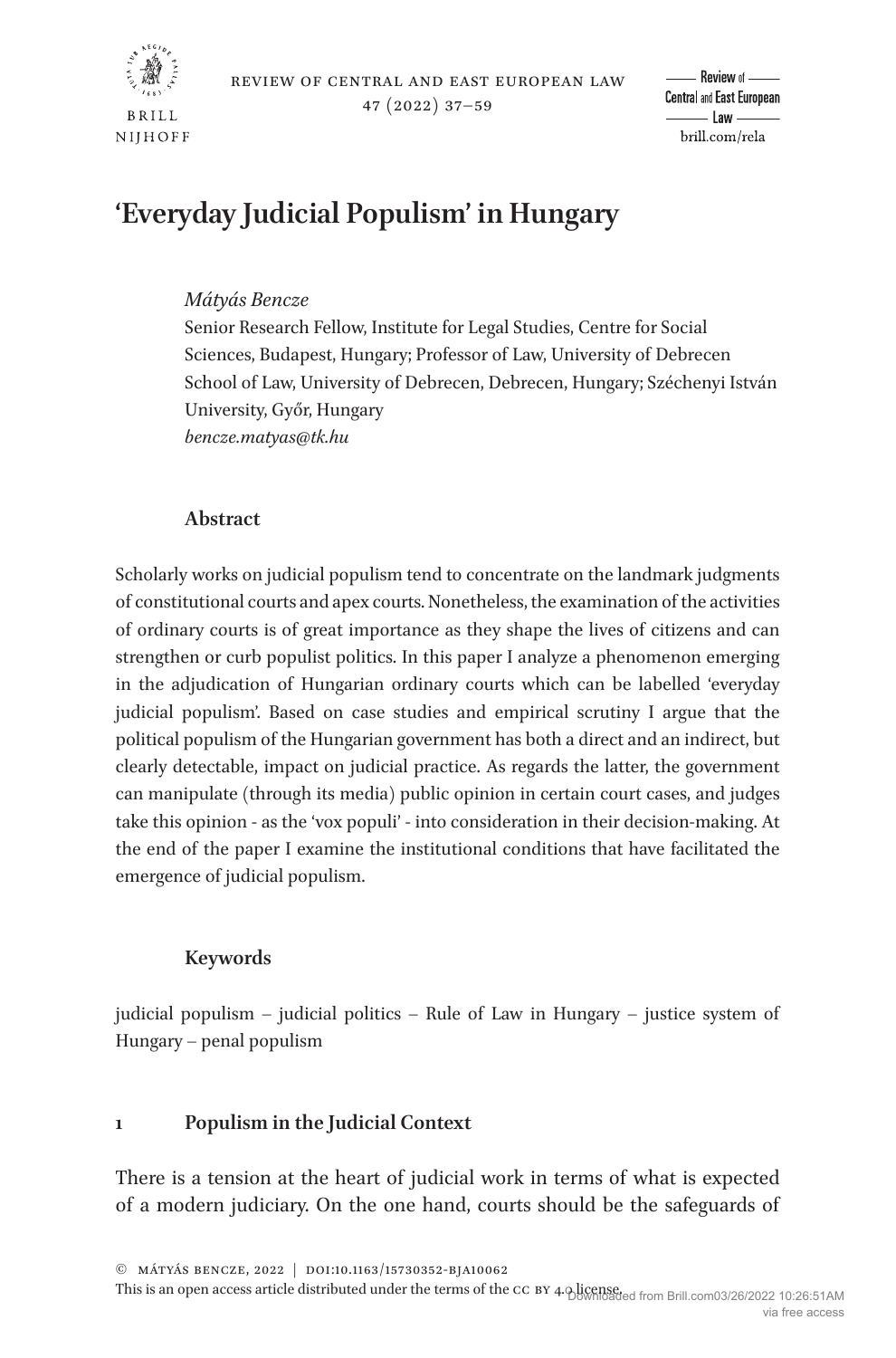the Rule of Law, and have to apply the law without considering the will of the majority or other circumstances external to the law. Compliance with this expectation requires a highly professional and 'aristocratic' attitude on the parts of the judges, which is strengthened by various institutional and social features (judges in most countries are not elected by the people; they belong to the most educated groups of the society). The opposing expectation is that judges should be sensitive to the social context and the consequences of their decisions in cases brought before them. Lay participation and the opportunity for public critiques of judges' work serve this purpose. Judicial populism is one answer to the latter expectation in which the orienting point of the adjudication is public opinion.

Reading through the literature, the first observation to make is that academic studies mostly concentrate on the landmark judgments of constitutional and international courts in terms of their relationship with judicial populism.[1](#page-1-0) They almost completely neglect any examination of the practice of ordinary or lower courts with regard to populist adjudication. Exceptions to this are Smilov, who mentions that the extremely high conviction rate in Bulgaria is a sign of judicial populism, and the author of the present paper, who also published a paper on the legal-theoretical background of the judicial populism of Hungarian ordinary courts.[2](#page-1-1) This is not to deny the importance of the decisions of apex and international courts, but it can be worthwhile to put some emphasis on the adjudication of lower court judges, who can also be susceptible to the populist *Zeitgeist*. The examination of the activities of ordinary courts is of great importance as they shape the lives of millions of citizens and can strengthen or curb populist politics.

The second observation is that judicial populism (of apex courts) tends to be examined intensively in common law legal systems such as those in the

<span id="page-1-0"></span><sup>1</sup> Nick Friedman, *The Impact of Populism on Courts: Institutional Legitimacy and the Popular Will* (The Foundation for Law, Justice and Society, Oxford, UK, 2019); Elena Simina Tanasescu, "Can Constitutional Courts Become Populist?," in Martin Belov (ed.), *The Role of Courts in Contemporary Legal Orders* (Eleven International Publishing, The Hague, Netherlands, 2019), 305–319; Erik Voeten, "Liberalism, Populism, and the Backlash Against International Courts," Paper presented at the American Political Science Association Annual Meeting. San Francisco in 2017; Fruzsina Gárdos-Orosz and Zoltán Szente (eds.), *Populist Challenges to Constitutional Interpretation in Europe and Beyond* (Routledge, London, UK, 2021).

<span id="page-1-1"></span><sup>2</sup> Daniel Smilov, *Populism, Courts and the Rule of Law: Eastern European Perspectives* (The Foundation for Law, Justice and Society in collaboration with The Centre for Socio-Legal Studies, University of Oxford, Oxford, UK, 2007), 5; Mátyás Bencze, "Explaining Judicial Populism in Hungary – a Legal Realist Approach," 20(1) Iuris Dictio (2020), 83–96.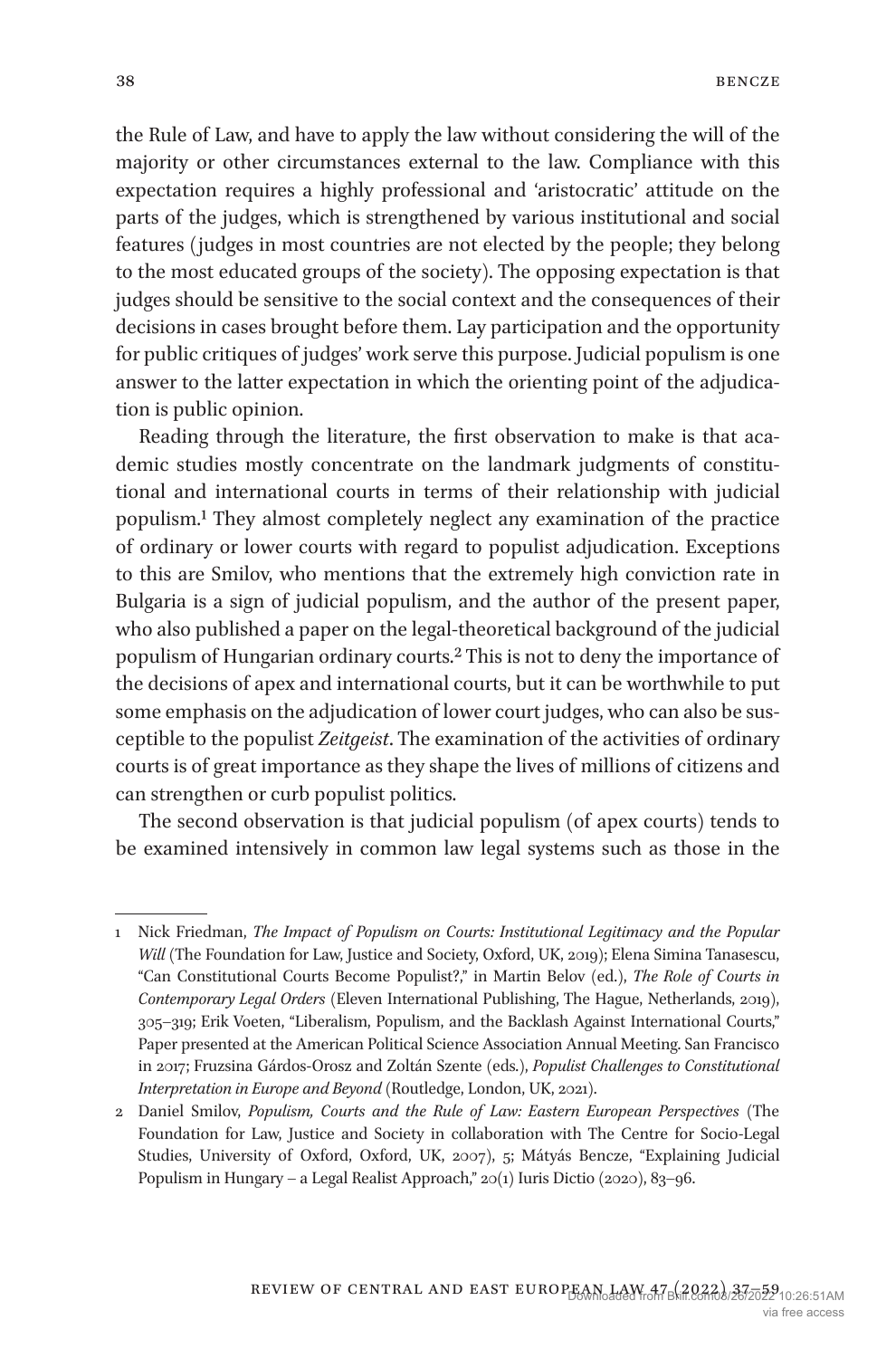USA, India and Pakistan,<sup>3</sup> and in Latin American countries.<sup>4</sup> The sensitivity of common law legal cultures to the phenomenon of judicial populism can be explained by the fact that common law judges are considered organic elements of political life (in the USA, for example, judges in numerous states are elected by the people, and jury systems exist in several common law countries).[5](#page-2-2) In Latin America, where democracies are weak and political populism has a long tradition,<sup>6</sup> it is no surprise that courts are affected by populism. By the open acknowledgment of the political character of the adjudication in the common-law and Latin American countries judicial populism seems to be a somehow 'natural' and, what is more, not necessarily perceived as a negative phenomenon.[7](#page-2-4)

In continental Europe there is no significant literature on the phenomenon of judicial populism, with the above-mentioned exceptions of Hungary and Bulgaria. The lack of this kind of research can be traced to the fact that in the courts of most European countries the signs of populism are rather sporadic and limited only to certain issues, such as immigration policy. This is the case in Ireland and France, where courts are generally consistent defenders of human rights, but in cases relating to foreigners they show some deference to a restrictive governmental policy,<sup>8</sup> while in Spain an author accused a panel of the Spanish Supreme Court of social populism[.9](#page-2-6) It must be noted that other courts in Western-Europe go openly against anti-migrant and other populist

<span id="page-2-6"></span>9 Melitón Cardona, "Judicial Populism," *The Diplomat in Spain* (12 November 2018), available at <https://thediplomatinspain.com/en/2018/11/judicial-populism/>.

<span id="page-2-0"></span><sup>3</sup> Arun Shourie, *Falling over Backwards: An Essay on Reservations and Judicial Populism* (Harper Collins, New Delhi, India, 2017); Yasser Kureshi, "What is Judicial Populism and How Does It Work in Pakistan?," *Prism* (1 February 2019), available at<https://www.dawn.com/news/1461194;> Friedman, *op.cit.* note 1.

<span id="page-2-1"></span><sup>4</sup> Diego Werneck Arguelhes, "Judges Speaking for the People: Judicial Populism Beyond Judicial Decisions," *Verfassungblog* (4 May 2017), available at [https://verfassungsblog.de/](https://verfassungsblog.de/judges-speaking-for-the-people-judicial-populism-beyond-judicial-decisions/) [judges-speaking-for-the-people-judicial-populism-beyond-judicial-decisions/](https://verfassungsblog.de/judges-speaking-for-the-people-judicial-populism-beyond-judicial-decisions/).

<span id="page-2-2"></span><sup>5</sup> Rene David and John E. C. Brierly, *Major Legal Systems in the World Today* (Stevens & Sons, London, UK, 1985), 373–374.; John Bell, *Judiciaries Within Europe* (Cambridge University Press, Cambridge, UK, 2006), 329–349.

<span id="page-2-3"></span><sup>6</sup> Ruth Berins Collier and David Collier, *Shaping the Political Arena: Critical Junctures, the Labor Movement, and Regime Analysis in Latin America* (University of Notre Dame Press, Notre Dame, US, 2002).

<span id="page-2-4"></span><sup>7</sup> For example, judicial populism can be a strategy used by courts to acquire more legitimacy (Friedman, *op.cit.* note 1, 4) or a manifestation of the responsibility of judges for the protection of ordinary people's interests against authoritarian governments (Arguelhes, *op.cit.* note 4).

<span id="page-2-5"></span><sup>8</sup> These are the findings of work package 6 of a research project titled Demos research project based on experts from almost all the EU member states who were asked about the legal consequences of political populism. The results are available at [https://openarchive.tk.mta.](https://openarchive.tk.mta.hu/433/1/Populist_Constitutionalism_Final%20.pdf) [hu/433/1/Populist\\_Constitutionalism\\_Final%20.pdf](https://openarchive.tk.mta.hu/433/1/Populist_Constitutionalism_Final%20.pdf).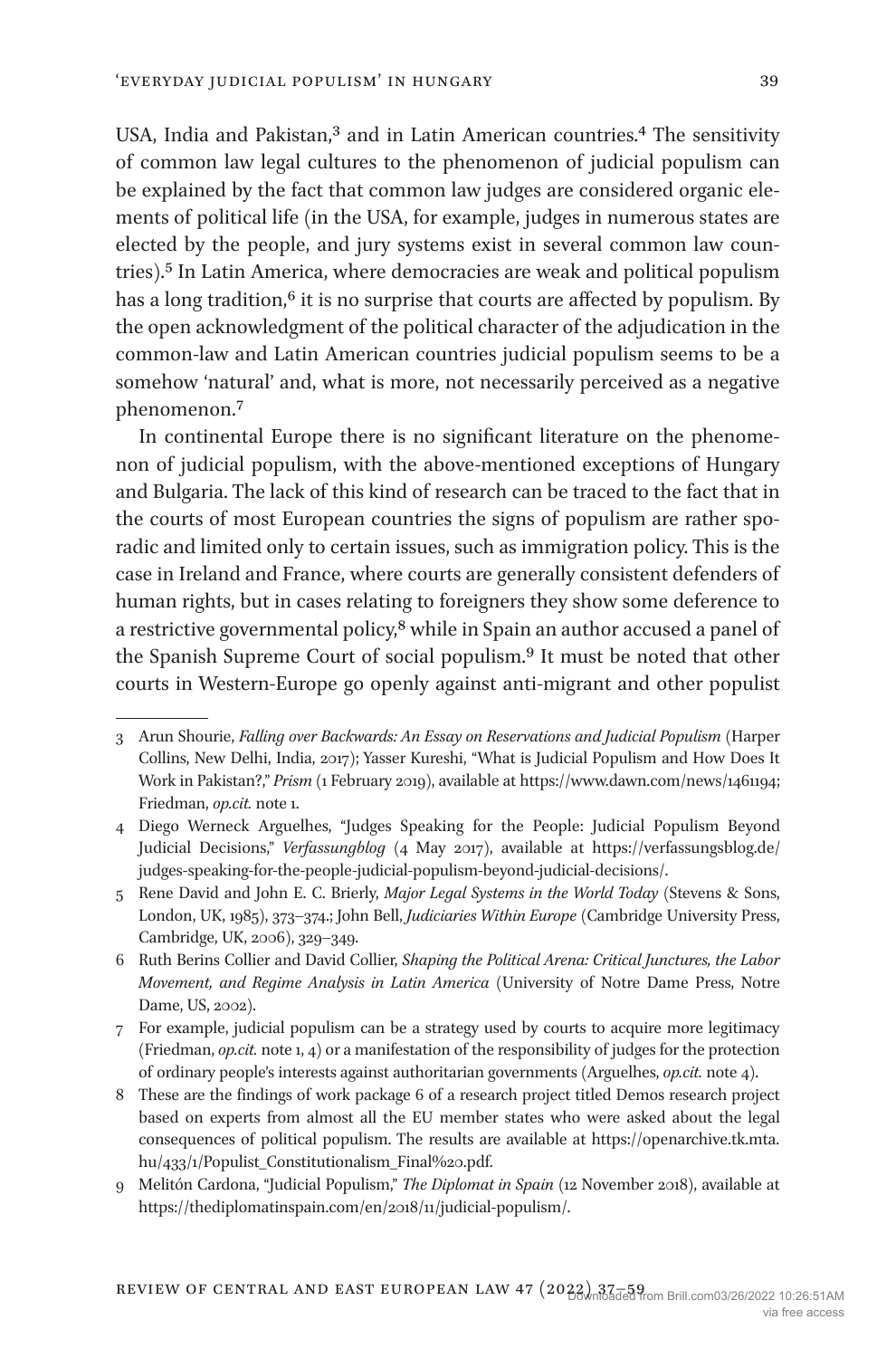laws adopted by the ruling majority (Austria, Belgium, UK, Sweden) even if they could easily become victims of fierce attacks from the general public and/ or the media (a telling example is the media reaction to the Brexit-decision of the Supreme Courts of England and Wales).[10](#page-3-0) The ordinary judiciary has also shown surprisingly strong resistance against political populism in many Central and Eastern European (CEE) countries.<sup>[11](#page-3-1)</sup> This is why authors who examine judicial politics from a political populism perspective tend to focus on the efforts of populist governments at trying to influence court decisions.[12](#page-3-2)

In my paper I examine a special form of judicial populism. By judicial populism I mean a judicial strategy which drives judges at any level of the hierarchy of ordinary court systems to adjust their decisions (and sometimes the argumentative style of their reasoning) to the public sentiment even if their decisions can hardly be defended on legal-professional grounds[.13](#page-3-3) The purpose of this strategy is to gain popularity amongst ordinary people in order to strengthen the institutional position of courts in the field of politics[.14](#page-3-4) The phenomenon of judicial populism as described below is not independent from the state of democracy in a given country.

#### **2 Theoretical Framework**

A possible theoretical background behind the examinations of the behavior of national court judges can be the 'judicialization of politics' as occurs in some post-Soviet countries. As Mazmanyan describes it, the judicialization of politics in the post-Soviet region is essentially different from the form of judicialization which has occurred in the past few decades in the Western world. While

<span id="page-3-0"></span><sup>10</sup> These observations are also from the Demos research mentioned in note 8.

<span id="page-3-1"></span><sup>11</sup> Witold Zontek, "You Can't Forbid Judges to Think," *Verfassungblog* (5 February 2020), available at <https://verfassungsblog.de/you-cant-forbid-judges-to-think/>; Elena Simina Tanasescu, "Romania: From Constitutional Democracy to Constitutional Decay?," in Violeta Besirevic (ed.), *New Politics of Decisionism*, (Eleven International Publishing, The Hague, Netherlands, 2019), 177–191. According to the Demos research, the Lithuanian, the Czech and the Slovakian courts also strongly resist populist governments.

<span id="page-3-2"></span><sup>12</sup> David Prendergast, "The Judicial Role in Protecting Democracy from Populism," 20(2) *German Law Journal* (2019), 245–262; Tom Ginsburg and Bojan Bugaric, "The Assault on Postcommunist Courts," 27(3) *Journal of Democracy* (2016), 69–82; Voeten, *op.cit.* note 1.

<span id="page-3-3"></span><sup>13</sup> For other possible interpretations of the term 'judicial populism' that cannot be discussed here, see Tanasescu, *op.cit.* note 1, 309–310, and Anya Bernstein and Glen Staszewski, "Judicial Populism," 5 *Buffalo Legal Studies Research Paper* (2020), 29–34, available at [https://](https://papers.ssrn.com/sol3/papers.cfm?abstract_id=3694132) [papers.ssrn.com/sol3/papers.cfm?abstract\\_id=3694132](https://papers.ssrn.com/sol3/papers.cfm?abstract_id=3694132).

<span id="page-3-4"></span><sup>14</sup> Tanasescu, *op.cit*. note 1, 314.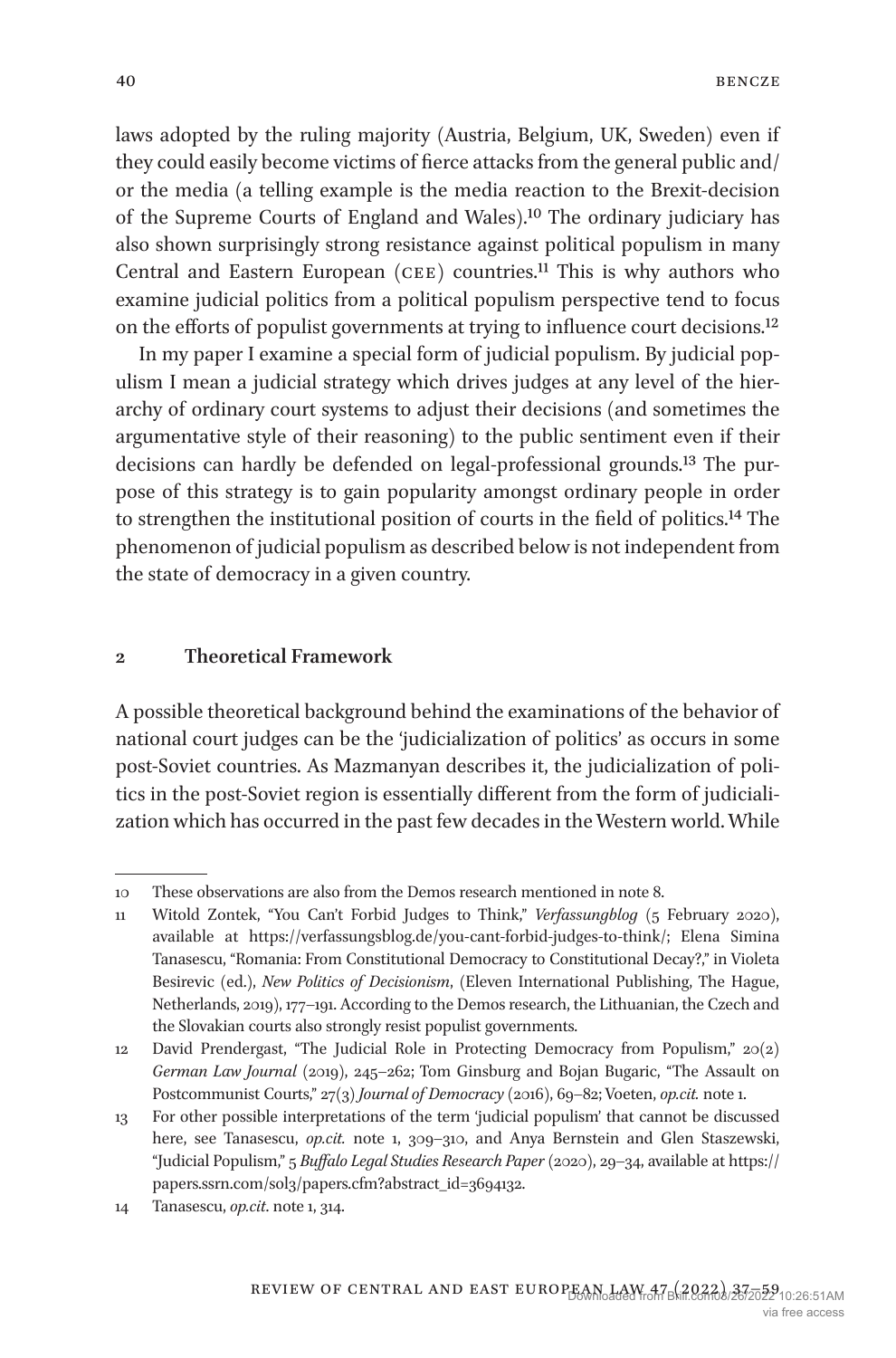courts in the latter region have remained autonomous, independent actors with growing political weight and have become the concern of politicians,<sup>15</sup> in the post-Soviet countries politicians in power have been able to control the activity of courts from above and use them as means to achieve their goals by dressing up dubious political steps as the implementation of court decisions made on legal grounds.[16](#page-4-1) Mazmanyan cites the adage that labels the Russian Constitutional Court the "fifth wheel of the carriage of the Russian autocracy". This theoretical framework - originally elaborated in order to explain the situation in post-Soviet countries - can be applied to Hungary, as this country is in some respects currently closer to Russia than to Western Europe[.17](#page-4-2)

The judicialization of politics can be manifested in two forms. The first case is where a court defers to a government and decides cases in its favor. A good example here is the Romanian Constitutional Court which has become subordinate to the populist government "without any packing, reshuffling or visible political pressure.["18](#page-4-3) Secondly, governments can appoint new judges whose aim is to change the established judicial practice. These judges are not autonomous public actors, and their activities are controlled by politicians. The second form of judicialization is reflected in the way the Hungarian government has treated the Hungarian Constitutional Court (court packing, stripping it of some competences)[19](#page-4-4) and the *Kúria* (Supreme Court of Hungary) where a strong governmental party supporter has been elected to the presidency with serious competences in case-allocation and appointments to *Kúria* judgeships.[20](#page-4-5)

<span id="page-4-0"></span><sup>15</sup> Torbjörn Vallinder, "The Judicialization of Politics – A World-wide Phenomenon: Introduction," 15(2) *International Political Science Review* (1994), 91–99; Martin Shapiro and Alec Stone Sweet, *On Law, Politics, and Judicialization* (Oxford University Press, Oxford, UK, 2002); John Ferejohn, "Judicializing Politics, Politicizing Law," 65(3) *Law & Contemporary Problems* (2002), 41–68.

<span id="page-4-1"></span><sup>16</sup> Armen Mazmanyan, "Judicialization of Politics: The Post-Soviet Way," 13(1) *International Journal of Constitutional Law* (2015), 200–218.

<span id="page-4-2"></span><sup>17</sup> Ginsburg and Bugaric, *op.cit.* note 12, 69.

<span id="page-4-3"></span><sup>18</sup> Elena Simina Tanasescu, "The Independence of Justice in EU Context," [Manuscript] 14. In the above referred work of hers she refers to this turn as 'contextual judicial populism' because the decisions of the court without considering their political context could be seen as rather anti-populist. However, the court was playing into the hand of a populist government through its decisions thus they can be qualified as populists. Tanasescu, *op.cit.* note 1, 314–319.

<span id="page-4-4"></span><sup>19</sup> Fruzsina Gárdos-Orosz, "Challenges to Constitutional Adjudication in Hungary after 2010," in Martin Belov (ed.), *The Role of Courts in Contemporary Legal Orders* (Eleven International Publishing, The Hague, Netherlands, 2019), 321–339.

<span id="page-4-5"></span><sup>20</sup> Viktor Z. Kazai and Ágnes Kovács, "The Last Days of the Independent Supreme Court of Hungary?," *Verfassungblog* (13 October 2020), available at [https://verfassungsblog.de/](https://verfassungsblog.de/the-last-days-of-the-independent-supreme-court-of-hungary/) [the-last-days-of-the-independent-supreme-court-of-hungary/](https://verfassungsblog.de/the-last-days-of-the-independent-supreme-court-of-hungary/).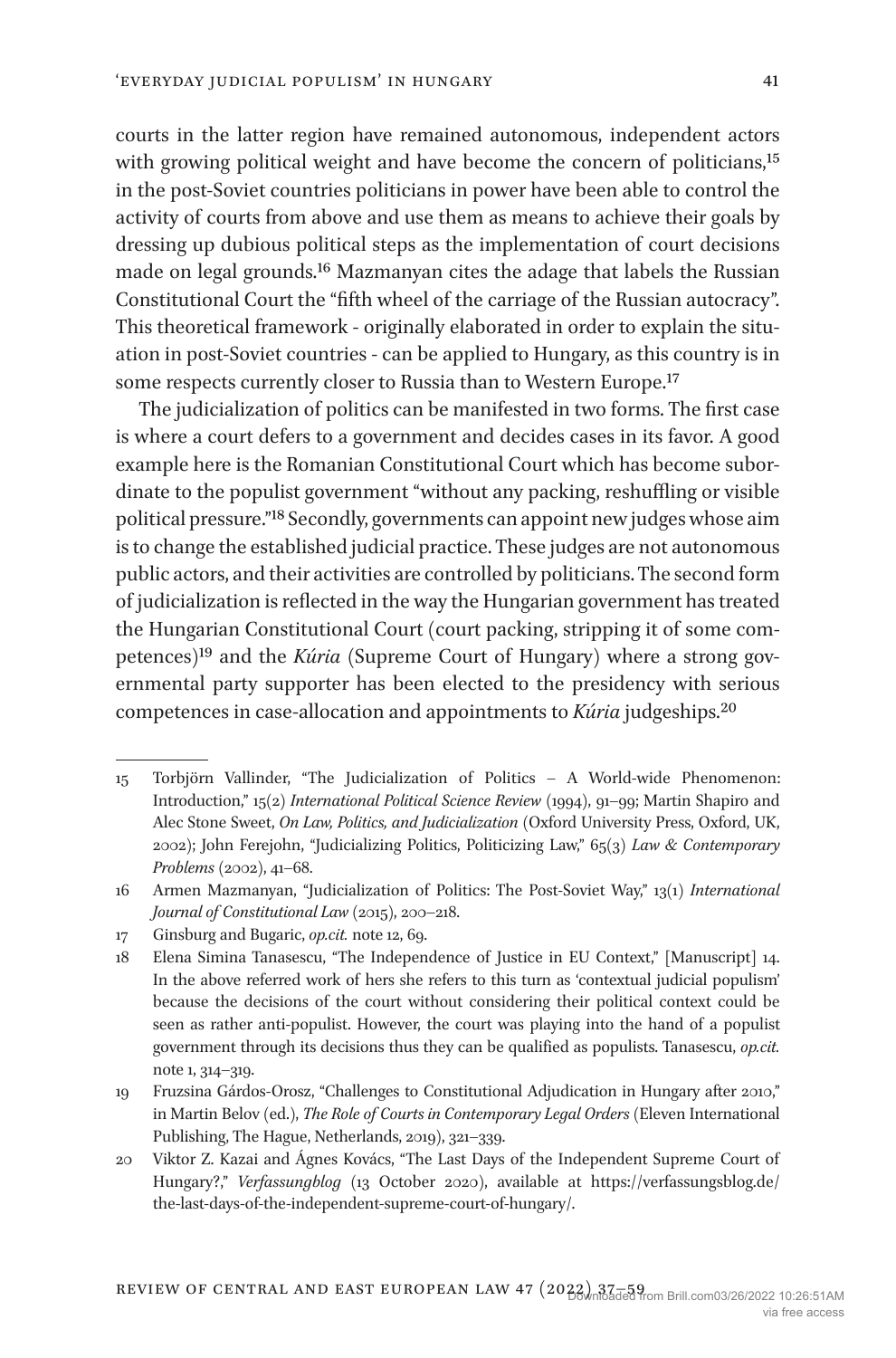Nonetheless, it is my belief, that the behavior of lower court judges cannot be fully, nor adequately, explained within the framework of the 'judicialization of politics'. While it is typical that constitutional courts or supreme courts have the final word in cases where the political stakes are high, lower courts typically do not play a key role in these kinds of cases. However, there are many ordinary cases before courts which, although they do not have a direct relevance in governmental activities (policy-making, appointment issues etc.), for various reasons carry political significance. It is in the interests of the government that courts follow the governmental agenda and/or narrative when making decisions in these kinds of cases.

Therefore, the 'politicization of the courts' seems to be a better methodological choice as this process refers to a broader scope of governmental efforts made in order to influence the judicial practice. In my paper I describe the sophisticated mechanism of that influence as developed by the populist Hungarian government to turn judges who have autonomy to the 'right' direction. The result of this effort is a phenomenon I call 'everyday judicial populism'.

In the next section, I present three cases which can be illustrative in terms of everyday judicial populism. After analyzing those cases from a legal-professional perspective I describe the general characteristics of the examined phenomenon. Finally, by using a social-scientific approach I explore the possible causes and preconditions of the emergence of judicial populism in Hungary.

## **3 Evidence of the Presence of Everyday Judicial Populism**

#### **3.1** *Three Judicial Decisions*

In the last few years the number of controversial judicial decisions from all branches of adjudication has been increasing, and they share some common distinctive features.<sup>[21](#page-5-0)</sup> I will summarize three of them (all three are criminal cases as I have researched this field of law intensively); I will then highlight the common features of these judgments and try to find a plausible explanation for them.

#### 3.1.1 A Millionaire Shall be Held in Detention

In 2013 a striking decision was issued. A Slovakian woman, mother of two children, killed four people in a car accident on a Hungarian motorway driving

<span id="page-5-0"></span><sup>21</sup> This section is based on Bencze, *op.cit.* note 2, 84–86.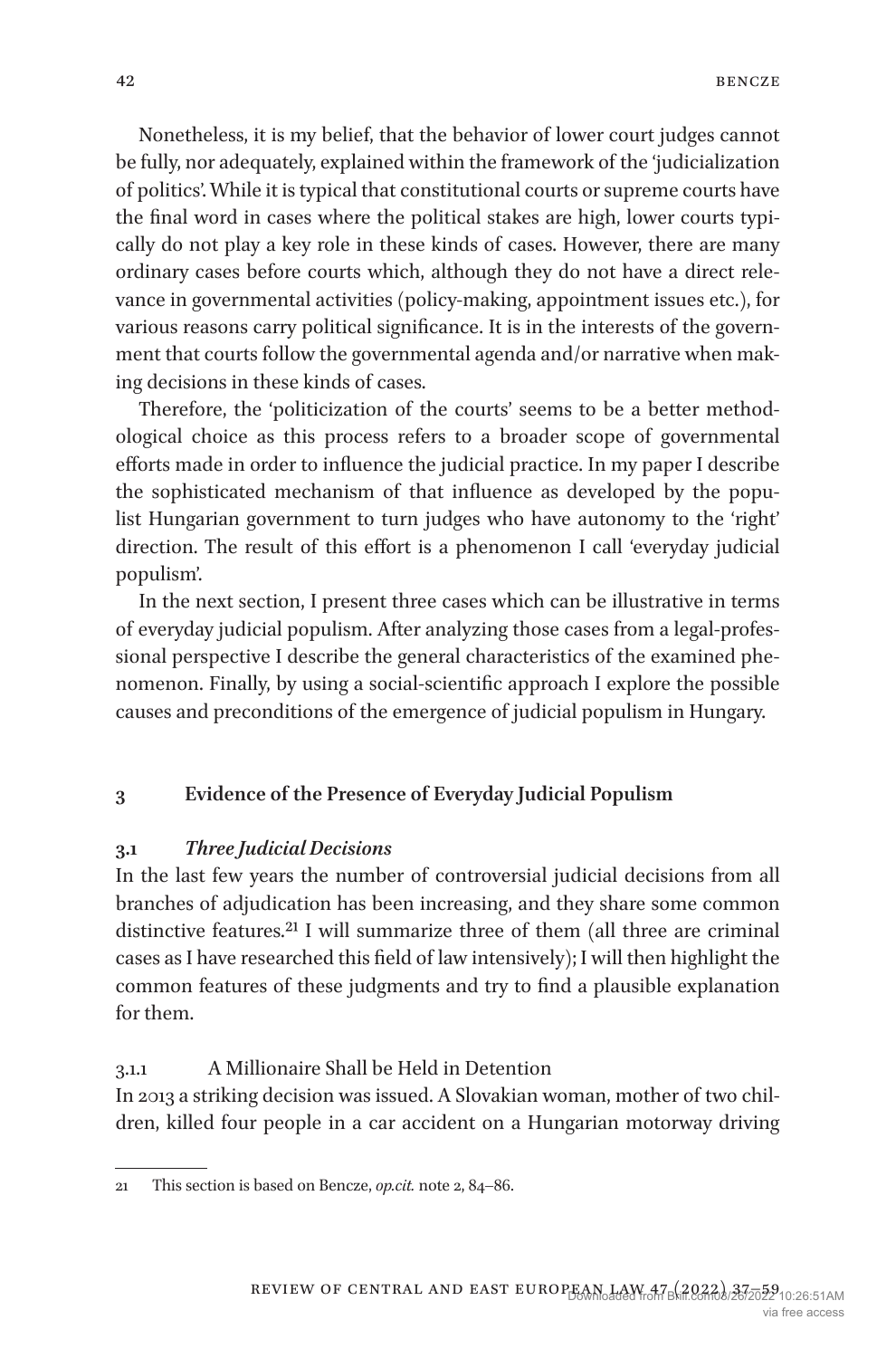intoxicated to a mild degree. The perpetrator was a millionaire celebrity who has been often seen on the front pages of Slovakian tabloids. The Hungarian court of first instance sentenced her to six years imprisonment, at the same time, however, releasing her from detention and ordering her house arrest until the final decision of the appellate court was delivered. The decision on house arrest provoked a huge public outcry in a large section of the public that believes rich people always get special treatment. They were convinced that the court had made an exemption when, instead of keeping the foreign citizen millionaire in jail, they let her return to her own home so that she could go on living her luxurious life[.22](#page-6-0) Nine days later the appellate court changed the decision on the house arrest and re-ordered the post-charge detention, explaining its decision by citing the "flight risk" of the defendant. The appellate court presented no evidence as regards a planned flight attempt. It simply stated that she was rich enough to organize her own escape, even from a house arrest.[23](#page-6-1) In 2014 the appeal court increased her prison sentence to 9 years. One of the reasons for the aggravation was that the accident caused huge public outcry[.24](#page-6-2)

## 3.1.2 Red Mud Disaster

In 2010 an industrial accident at a caustic waste reservoir chain occurred at an alumina factory in the western part of Hungary. As a consequence of the disaster toxic "red mud" killed 10 people. In 2016 a judge cleared all the 15 defendants who were employees at the alumina company (from the ceo of the company to the warden of the reservoir). The decision was considered outrageous by many people.<sup>25</sup> The appeal court quashed the ruling in February 2017 and ordered a retrial. The reason was that the court of first instance did not provide sufficient reasoning for the judgment. In the repeated procedure

<span id="page-6-0"></span><sup>22</sup> "Political Interference with the Hungarian Judiciary," *Hungarian Spectrum* (5 December 2013), available at [https://hungarianspectrum.org/2013/12/05/political-interference-with](https://hungarianspectrum.org/2013/12/05/political-interference-with-the-hungarian-judiciary/)[the-hungarian-judiciary/](https://hungarianspectrum.org/2013/12/05/political-interference-with-the-hungarian-judiciary/).

<span id="page-6-1"></span><sup>23</sup> Budapest Környéki Törvényszék, Bkf. 1033/2013/3.

<span id="page-6-2"></span><sup>24</sup> "Appellate Court Raises Rezesova Prison Sentence to 9 Years," *Daily News Hungary* (11 September 2014), available at [https://dailynewshungary.com/appellate-court-raises](https://dailynewshungary.com/appellate-court-raises-rezesova-prison-sentence-to-9-years/)[rezesova-prison-sentence-to-9-years/.](https://dailynewshungary.com/appellate-court-raises-rezesova-prison-sentence-to-9-years/)

<span id="page-6-3"></span><sup>25</sup> "Vörösiszap-per: az elsőfokú ítélet miatt tüntettek Veszprémben," *Mandiner* (4 February 2016), available at [https://makronom.mandiner.hu/cikk/20160204\\_vorosiszap\\_per\\_az\\_](https://makronom.mandiner.hu/cikk/20160204_vorosiszap_per_az_elsofoku_itelet_miatt_tuntettek_veszpremben) [elsofoku\\_itelet\\_miatt\\_tuntettek\\_veszpremben.](https://makronom.mandiner.hu/cikk/20160204_vorosiszap_per_az_elsofoku_itelet_miatt_tuntettek_veszpremben)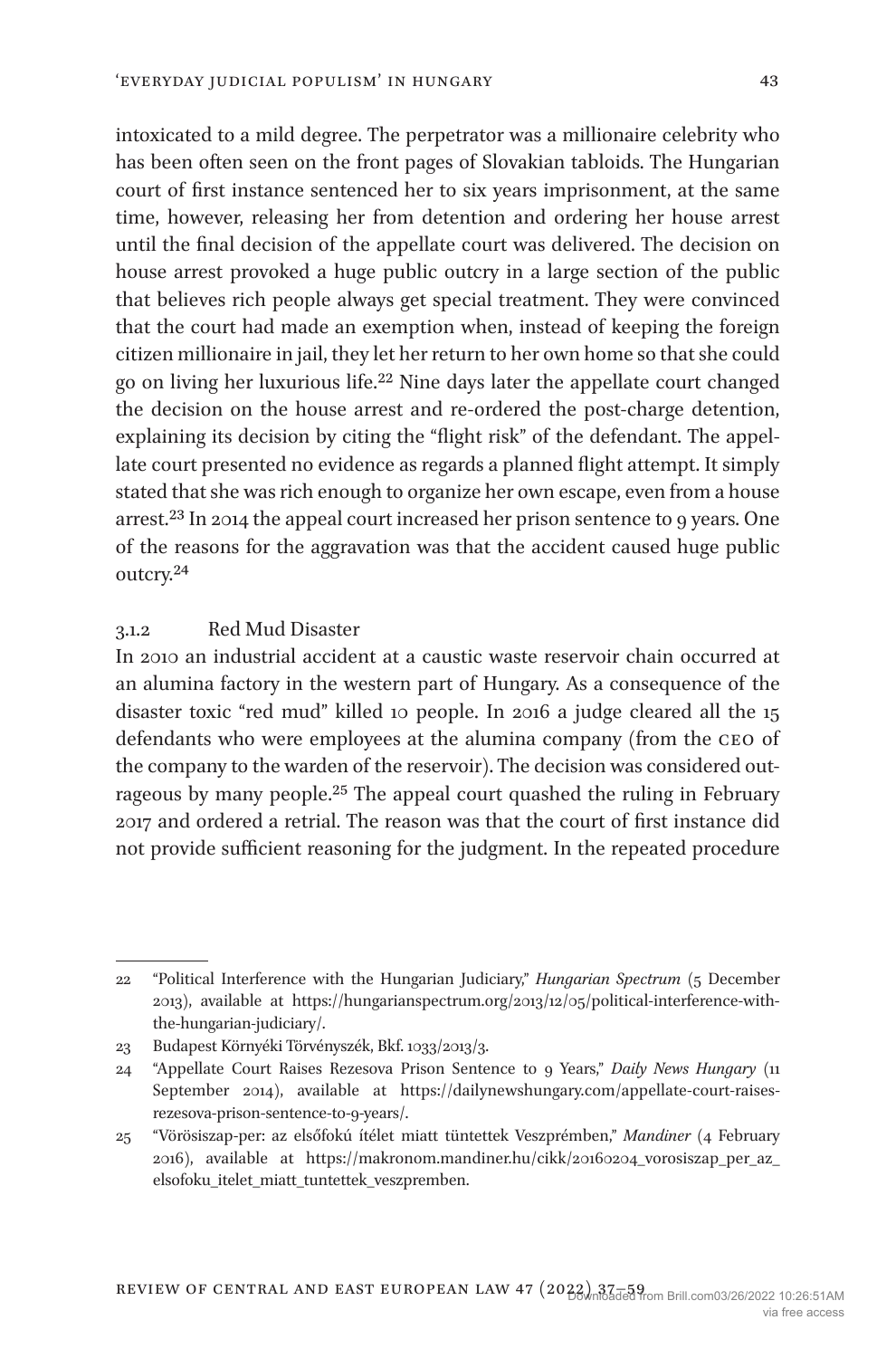ordered by the appellate court the trial court found 10 of the 15 defendants guilty.[26](#page-7-0)

## 3.1.3 A Fast and Furious Camerawoman[27](#page-7-1)

In October 2018, the *Kúria* acquitted a journalist (a camerawoman) of charges of violent assault against refugees on the Hungarian-Serbian border in 2015. The *Kúria*, by reversing the judgments of lower courts, found that the journalist had not committed the crime of public nuisance when, without any lawful reason, she tripped and kicked refugees fleeing the police on the border, since the act of the journalist was not blatantly antisocial with regard to the public peace, which had been already disturbed by the fleeing migrants themselves[.28](#page-7-2)

## **3.2** *Legal Evaluation of the Decisions*

As is obvious, in the first case the mere facts of being rich and a foreign citizen cannot be the basis for detention without other circumstances that make the risk of escape sufficiently serious. As regards the final judgment, the harshness of the sentence is far above the average length of prison sentences in similar cases (i.e. driving under the influence of alcohol or drugs and causing an accident which leads to death of more than two persons). In the table below I have collected the decisions that represent the judicial practice. It is also important to know that – contrary to the statement of the appellate court judge – Hungarian criminal laws do not recognize 'public outcry' as reason for aggravation of the sentence.

In the second case the appeal court used a "joker in the pack" argument, namely the argument of "insufficient reasoning". According to the Hungarian Criminal Procedure Act the lack of sufficient reasoning qualifies as a serious violation of the fair trial principle and thus can be the basis for quashing a judgement. Nonetheless, the law does not specify the required minimal extent of sufficiency, so courts of appeal can interpret this provision of the code very flexibly if they do not agree with the verdict of the trial court, and they do not

<span id="page-7-0"></span><sup>26</sup> "Court Finds Ten Guilty in Red Sludge Spill Case," *Budapest Business Journal* (5 February 2019), available at [https://bbj.hu/news/court-finds-ten-guilty-in-red-sludge-spill-case\\_161023.](https://bbj.hu/news/court-finds-ten-guilty-in-red-sludge-spill-case_161023)

<span id="page-7-1"></span><sup>27</sup> This case is from a manuscript written by the author and Ágnes Kovács entitled "Judicial Independence and Models of Court Administration".

<span id="page-7-2"></span><sup>28</sup> Currently, only the press release is available: "A megvádolt operatőr cselekménye nem valósította meg a garázdaság vétségét", *Kúria* (30 October 2018), available at [http://www.kuria-birosag.](http://www.kuria-birosag.hu/hu/sajto/megvadolt-operator-cselekmenye-nem-valositotta-meg-garazdasag-vetseget) [hu/hu/sajto/megvadolt-operator-cselekmenye-nem-valositotta-meg-garazdasag-vetseget](http://www.kuria-birosag.hu/hu/sajto/megvadolt-operator-cselekmenye-nem-valositotta-meg-garazdasag-vetseget).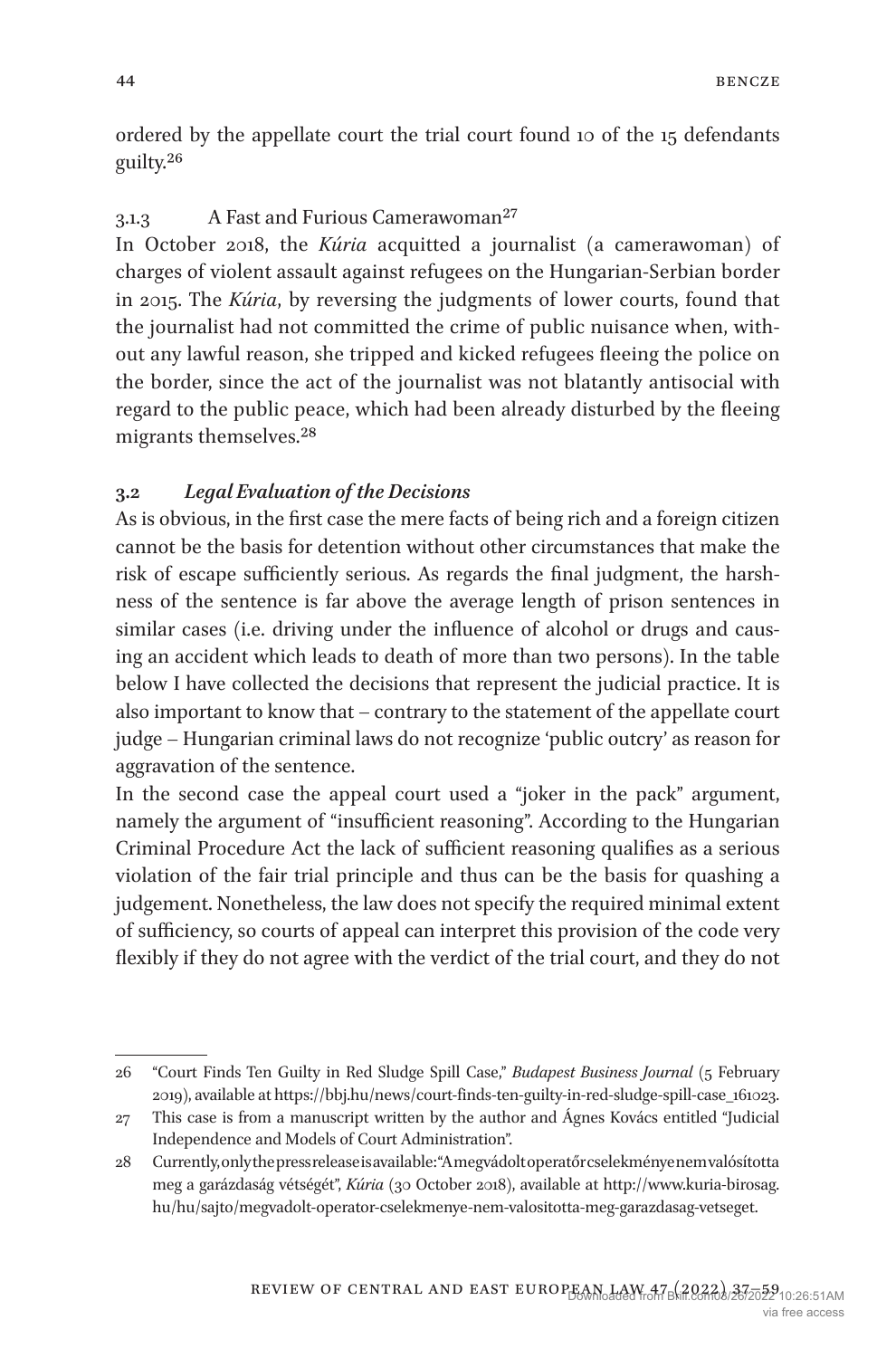| Case identifier                          | Number of<br>people killed in<br>the accident | Other circumstances                                                                                   | Length of<br>imprisonment<br>(min. 5, max.<br>ten years) |
|------------------------------------------|-----------------------------------------------|-------------------------------------------------------------------------------------------------------|----------------------------------------------------------|
| FBK 1993/21.                             | not specified<br>(min 3)                      | n/a                                                                                                   | 6 years                                                  |
| BH 1978.3.107                            | $\overline{4}$                                | 16 people injured<br>No criminal record                                                               | 7 years                                                  |
| Békés Megyei<br>Bíróság<br>Bf.356/2006/6 | 3                                             | 5 people injured<br>Has a criminal record                                                             | 7 years                                                  |
| EBH 2003. 932.                           | not specified<br>(min 3)                      | n/a                                                                                                   | 7.5 years                                                |
| Kiskunfélegyháza<br>(2012)               | $\overline{4}$                                | Has a criminal record                                                                                 | 8 years                                                  |
| Sátoraljaújhely<br>(2020)                | $\overline{4}$                                | 5 people injured<br>Has a criminal record<br>(influenced by both<br>drugs and alcohol), 4<br>children | 9 years                                                  |
| Rezesova $(2014)$                        | $\overline{4}$                                | No criminal record, 2<br>children                                                                     | 9 years                                                  |

table 1 Decisions that represent the Hungarian judicial practice in drink and drive cases causing an accident which led to death of more than three persons[.29](#page-8-2)

have any other legal opportunity to overturn it.<sup>30</sup> It is also worth mentioning that one retired senior judge wrote a book on this case and she characterized the trial judge as one of the most competent judges she had ever seen.<sup>[31](#page-8-1)</sup>

In the third case, the *Kúria* delivered a decision and argumentation that greatly deviated from the established judicial practice which existed in public nuisance cases. It held that the flight of the refugees had already caused disturbance, and thus the behavior of the camerawoman could not have caused

<span id="page-8-2"></span><sup>29</sup> The author's own compilation, based on Hungarian judicial databases and court press releases.

<span id="page-8-0"></span><sup>30</sup> "A bíróságok hatályon kívül helyezési gyakorlatának elemzése. Büntető ügyek. 2012," *Kúria* (22 February 2013), available at [https://kuria-birosag.hu/sites/default/files/joggyak/](https://kuria-birosag.hu/sites/default/files/joggyak/osszefoglalo_velemeny_2012iimod2_2.pdf) [osszefoglalo\\_velemeny\\_2012iimod2\\_2.pdf](https://kuria-birosag.hu/sites/default/files/joggyak/osszefoglalo_velemeny_2012iimod2_2.pdf).

<span id="page-8-1"></span><sup>31</sup> <https://www.youtube.com/watch?v=3Juwye7FVo8>.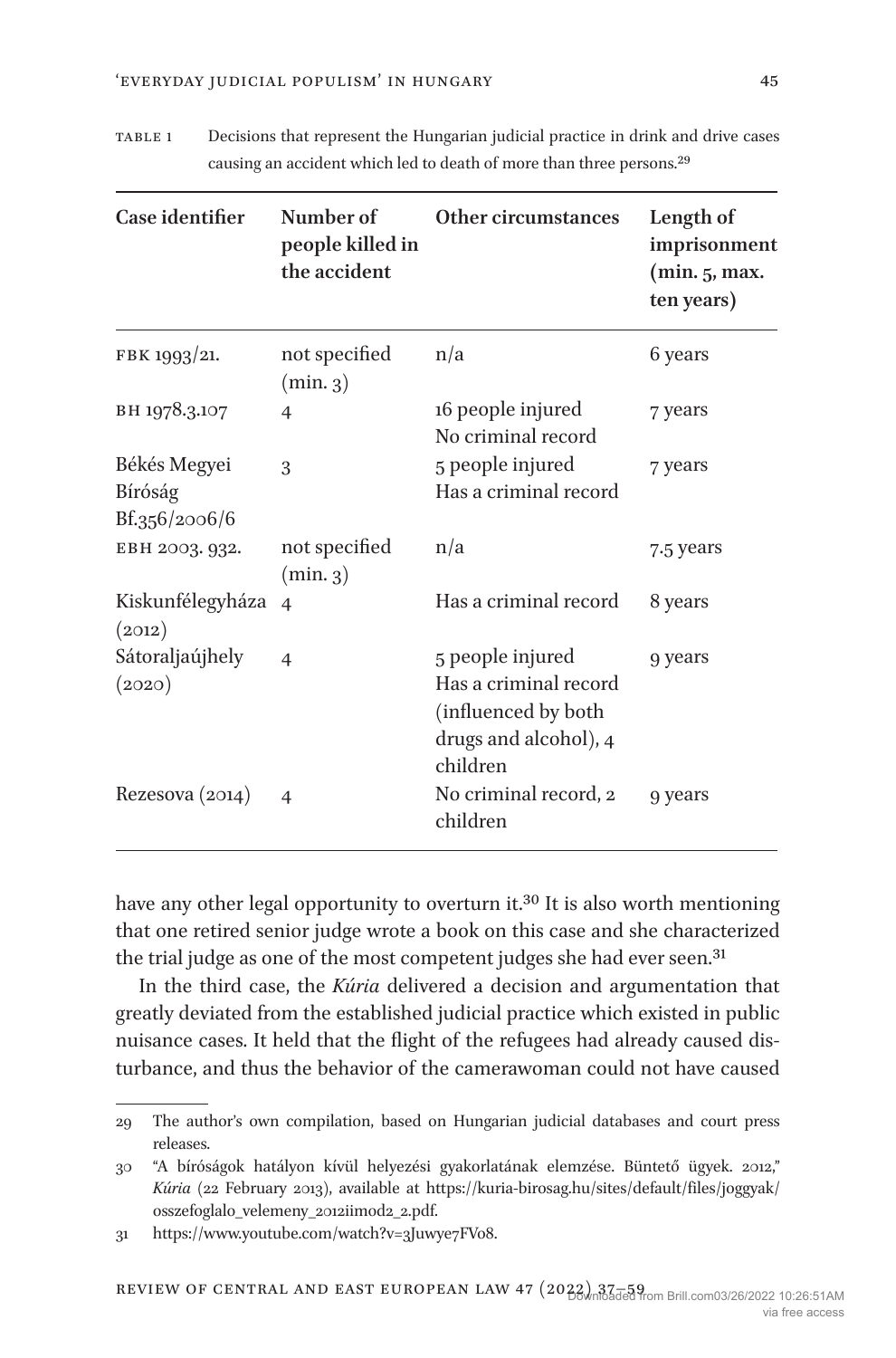it (causing disturbance is one of the legal criteria of guilt in public nuisance cases).[32](#page-9-0) This reasoning implies the absurd conclusion that everybody can kick another person without facing charges in a situation of disturbance.

## **3.3** *Possible Explanations*

The first and simplest possible explanation might be that the judgements presented in each case are the result of accidental judicial miscarriages that occur in every legal system. However, judicial miscarriages, just like cases of medical mistreatment, stem from negligence or ignorance, and it is hard to believe that in all three cases, where experienced senior judges of higher courts made the decisions in a judicial panel, negligence or ignorance were the main reasons such controversial judgments were delivered.

Another possible explanation comes from the Dworkinian approach.<sup>[33](#page-9-1)</sup> It may be that the judges in those three cases have a strong conservativecommunitarian political view and this view drove their decision-making. At first glance, this might explain the decisions, as in all three cases the judges thought that the interests of the Hungarian political community had to prevail over other legal principles such as proportionality, the right to a fair trial and legal certainty. It is easy, however, to realize that xenophobia (in the first and the third cases) is not a moral principle, even if the majority of Hungarian citizens share this attitude. As for the second case (the red mud disaster), solidarity with victims may be the sign of a communitarian attitude, but the popular prejudice towards a company which represents "Big Money" is also a plausible explanation.

Besides this, we must bear in mind that the cases were decided in a way that pleases the man or woman in the street. This mentality is not an attribute of conservative political thinking at all. Besides, we conducted an on-line survey amongst Hungarian judges in order to determine their judicial attitudes and our findings showed that there is no conservative majority within the judiciary. One half of judges in criminal cases considered that the most fundamental purpose of the criminal procedure is to guarantee the rights of the defendant during the criminal process (liberal attitude), while the other half thought that criminal procedural laws have to serve the 'order of the community' even at the price of playing down individual rights (conservative attitude).<sup>34</sup>

<span id="page-9-0"></span><sup>32</sup> eh 2019.03.B5.

<span id="page-9-1"></span><sup>33</sup> Ronald Dworkin, "The Moral Reading of the Constitution," *The New York Review of Books* (21 March 1996), available at [http://www.nybooks.com/articles/archives/1996/mar/21/](http://www.nybooks.com/articles/archives/1996/mar/21/the-moral-reading-of-the-constitution/?page=1) [the-moral-reading-of-the-constitution/?page=1](http://www.nybooks.com/articles/archives/1996/mar/21/the-moral-reading-of-the-constitution/?page=1).

<span id="page-9-2"></span><sup>34</sup> See Mátyás Bencze, *"Nincs füst, ahol nincsen tűz." Az ártatlanság vélelmének érvényesülése a magyar büntetőbíróságok gyakorlatában* (Gondolat, Budapest, Hungary, 2016), 142–144.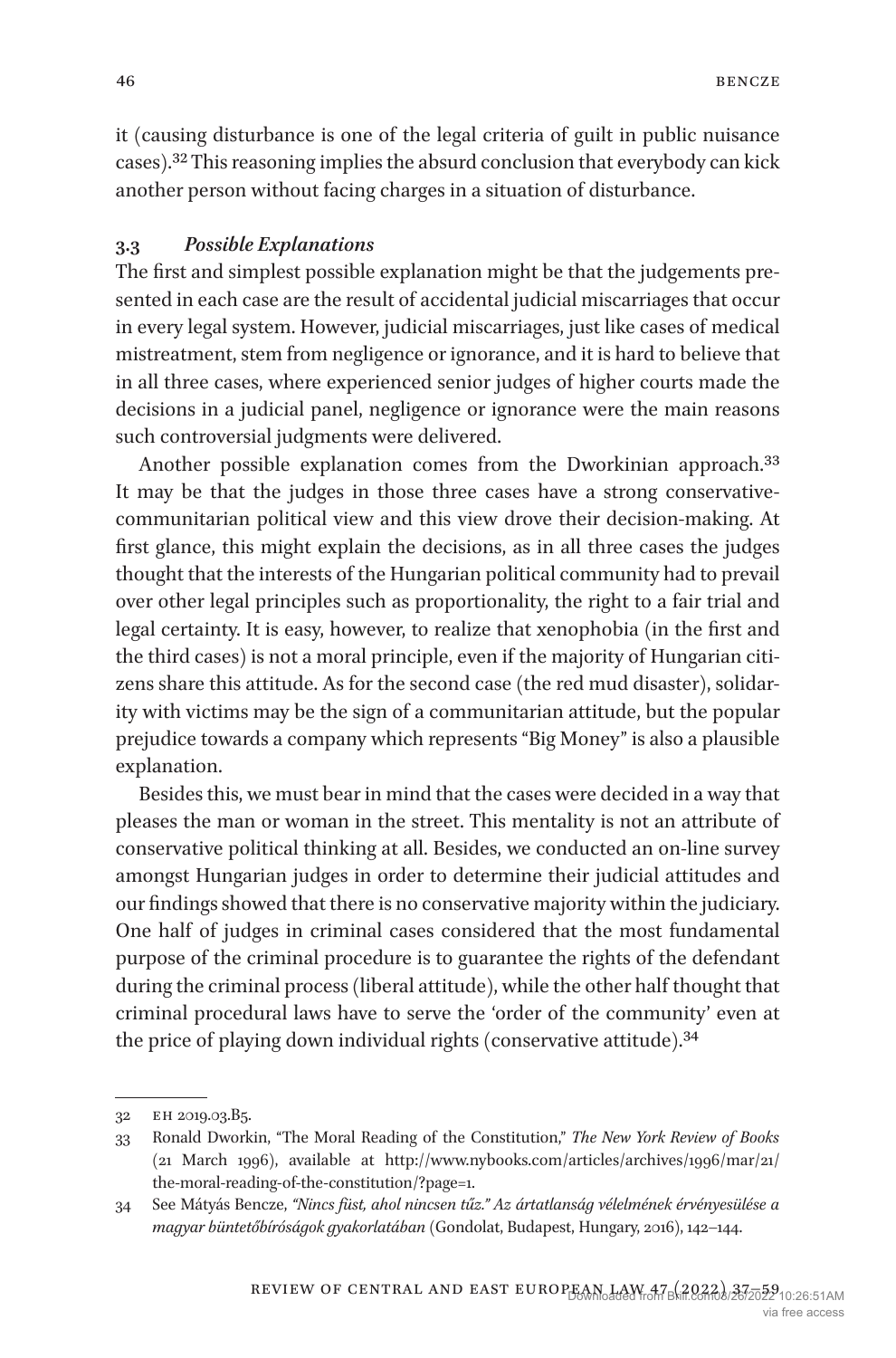A further explanation can be that judges in their decisions took a pragmatist stance. One characteristic of this approach is that it focuses on the social impact of the decision and does not care much about its legal correctness, nor its compatibility with fundamental legal values. A pragmatist judge considers it more important to adequately reflect the social needs behind the law. Several representatives of the pragmatist approach have a clear concept of the social function of law that adjudication should serve[.35](#page-10-0) These versions of judicial decision-making can be called 'reflective pragmatism', since one may discover a more or less coherent ideology, which drives them in a series of judgments.

However, while reflective pragmatists see judicial power as a means to achieve a certain social aim and they are sensitive to the long-term consequences of the judgement, the judges in the three cases did not reflect on the deeper social consequences of their decision: the possible erosion of Rule of Law. Citizens could learn that the immediate reaction to a case from the media and the sentiments of the 'ordinary man or woman' triumphed over legal reasons. This can undermine the trust in the justice system amongst those who do not drift with the populist public mood.

From this short analysis we can conclude that if a judge deliberately deviates from the law or from the established judicial practice in order to satisfy the presumed expectations of 'ordinary people', we may speak of judicial populism.

#### **4 Characteristics of Everyday Judicial Populism in Hungary**

First, what one can learn from the examples above, is that the judges, despite using genuine legal arguments, did not take the valid counter-arguments into consideration. The judges in all three cases significantly limited the number of adequate legal reasons, that is, they did not take their professional obligations seriously.

Secondly, the cases received — although to varying degrees — nationwide publicity. Judges knew that the wider public would be informed of their decisions. Besides, the pressure on courts exercised by politicians was clearly detectable in all the three cases. In the Rezesova case, one prominent member of the governing party (Fidesz), shortly after the judgment of the trial court, took along a cameraman and delivered a short message in front of Rezesova's residence, which he placed on his social media site. He expressed his disgust and, in the name of the Fidesz parliamentary faction, called on the parliamentary committee dealing with legal matters and on the minister of justice to

<span id="page-10-0"></span><sup>35</sup> Richard A. Posner, "Pragmatic Adjudication," 18(1) *Cardozo Law Review* (1996), 1–20.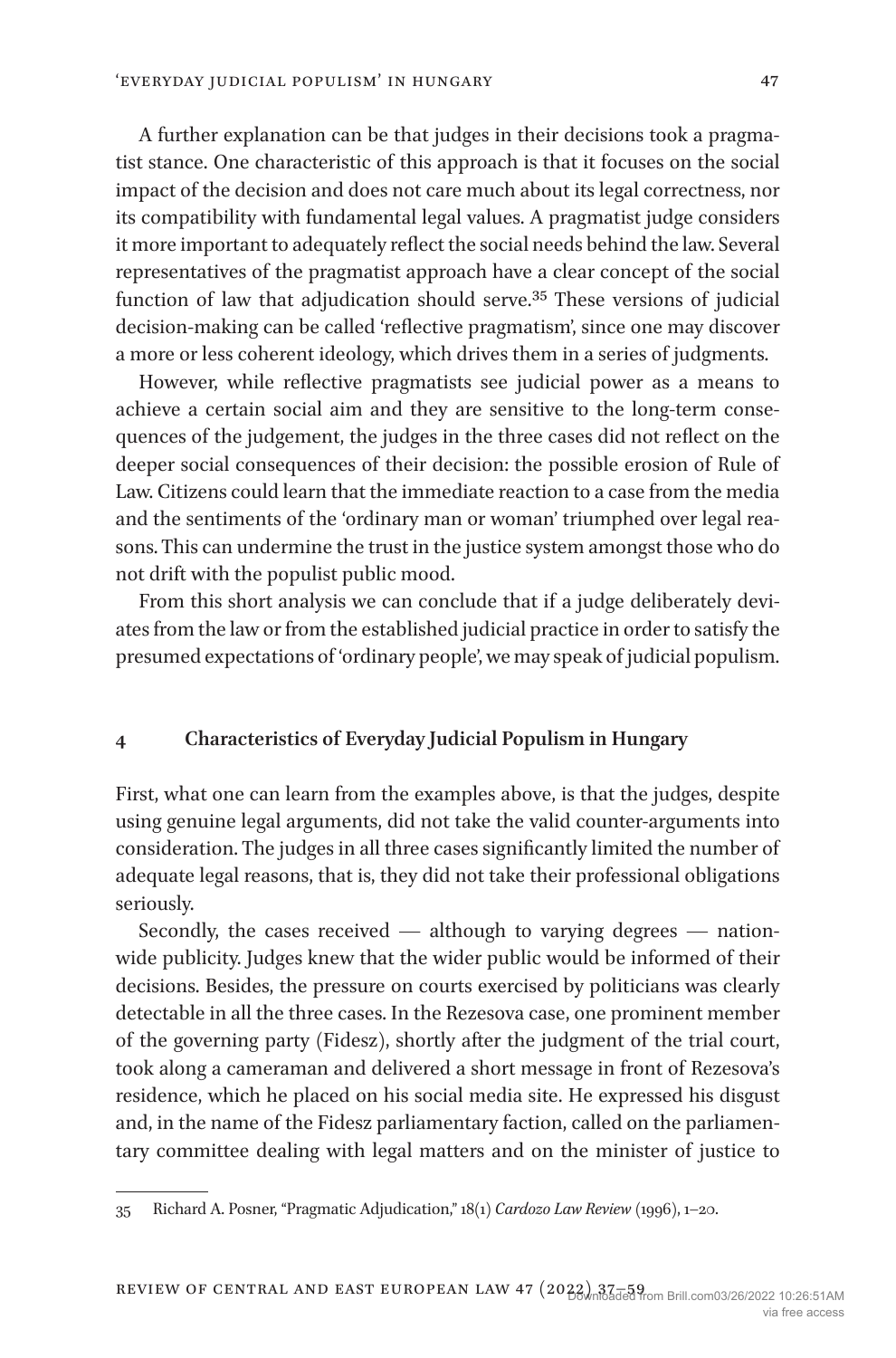investigate the outrageous decision that enabled the defendant to spend her time between the two trials in the comfort of her home[.36](#page-11-0) In the second case, when the ruling of the first instance court was issued, one of the leaders of Fidesz publicly denounced the judgment as outrageous and initiated a parliamentary debate about the administration of justice. He stressed that the ruling party respected the 'liberal' standard of judicial independence but democratic values such as transparency and accountability should have been enforced, as well[.37](#page-11-1) In the case of the camerawoman there was no direct pressure, but it is important to know that the judgment obviously fits into the hostile approach of the government towards migrants.[38](#page-11-2) A common feature of the abovementioned political statements is that they referred to the will or interest of the ordinary people.

Third, judicial populism in Hungary takes a clear majority-protective legal position.[39](#page-11-3) Besides the above-analyzed three cases, over the past few years several surveys have revealed that Hungarian courts have adopted an explicitly majority-protective legal position in hate crimes cases,<sup>40</sup> and Hungarian justice has more frequently found Roma people guilty in one of the hate crimes - violence against a member of a community - than non-Roma individuals.<sup>41</sup> Paradoxically, the objective of the legislation which introduced hate crimes into the Penal Code was to protect vulnerable minorities[.42](#page-11-6) In the field of sentencing a significant bias can also be detected, especially in murder cases. Research points to the fact that many judges tend to impose severe sentences

<span id="page-11-0"></span><sup>36</sup> See *op.cit.* note 23.

<span id="page-11-1"></span><sup>37</sup> "Bírósági ítéletekről vitázna a Fidesz," *Magyar Nemzet* (31 January 2016), available at [https://](https://mno.hu/belfold/birosagi-iteletekrol-vitazna-a-fidesz-1326421) [mno.hu/belfold/birosagi-iteletekrol-vitazna-a-fidesz-1326421](https://mno.hu/belfold/birosagi-iteletekrol-vitazna-a-fidesz-1326421).

<span id="page-11-2"></span><sup>38</sup> For an overview, see [http://abouthungary.hu/illegal-immigration/.](http://abouthungary.hu/illegal-immigration/)

<span id="page-11-3"></span><sup>39</sup> This is also the case in Bulgaria. Daniel Smilov, "The Rule of Law and the Rise of Populism: A Case Study of Post-Accession Bulgaria," in Kyriaki Topidi and Alexander H. E. Morawa (eds.), *Constitutional Evolution in Central and Eastern Europe: Expansion and Integration in the EU* (Ashgate, Aldershot, UK, 2010), 253.

<span id="page-11-4"></span><sup>40</sup> Eszter Jovánovics and András László Pap, "Kollektív bűnösség a 21. század Magyarországán: magyarellenesség vádja cigányokkal szemben két emblematikus perben," 17(4) *Fundamentum* (2013), 153–157; Mátyás Bencze, "Gyűlölet-bűncselekmények és 'ítélkezési populizmus," 18(1–2) *Fundamentum* (2014), 129–139.

<span id="page-11-5"></span><sup>41</sup> In the five officially published cases up to 2014 where the accusation was violence against a member of the Roma community, courts only once found the defendants guilty in that type of crime (author's own research). Eszter Jovánovics, "A tárgyalótermek fantomja: a rasszista cigány,", *tasz* (20 February 2013), available at [http://ataszjelenti.blog.](http://ataszjelenti.blog.hu/2013/02/20/a_targyalotermek_fantomja_a_rasszista_cigany) [hu/2013/02/20/a\\_targyalotermek\\_fantomja\\_a\\_rasszista\\_cigany.](http://ataszjelenti.blog.hu/2013/02/20/a_targyalotermek_fantomja_a_rasszista_cigany)

<span id="page-11-6"></span><sup>42</sup> <http://www.parlament.hu/iromany/fulltext/00548txt.htm>.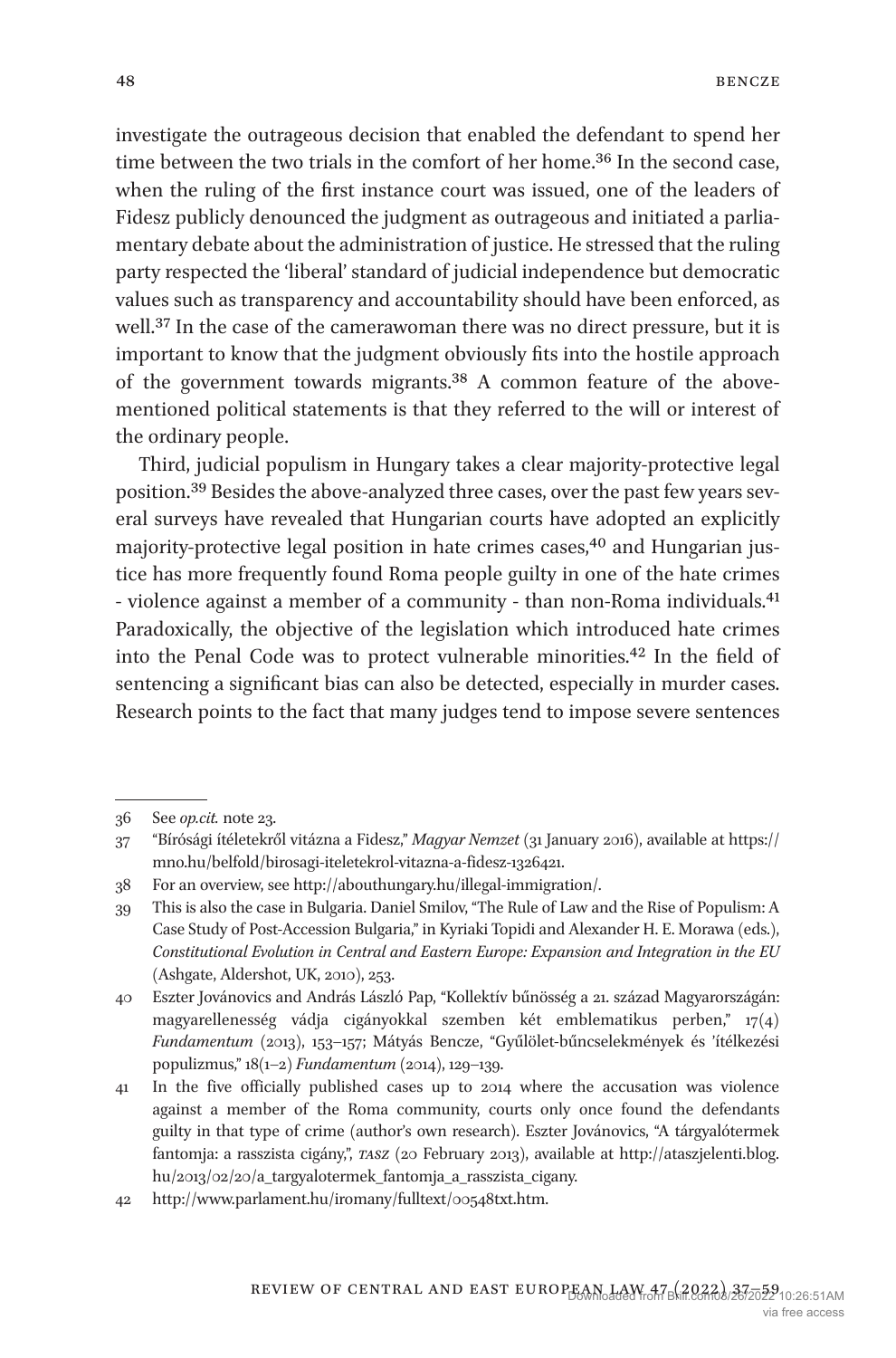on perpetrators from ethnic minorities. On the other hand, judges are usually more lenient when it comes to crimes committed against ethnic minorities.[43](#page-12-0)

It is important to mention two facts here. On the one hand, hate crimes committed against non-Roma people almost always receive nationwide publicity; on the other hand, a survey conducted by the Hungarian Helsinki Committee referred to above did not find any difference in sentencing between Roma and non-Roma perpetrators in robbery cases which did not trigger a 'threshold stimulus' for the national media.[44](#page-12-1) These facts seem to support the hypothesis that the populist approach - and not racism - is responsible for numerous judicial miscarriages in Hungary.

Beside criminal cases, we can find the traces of judicial populism in other branches of adjudication, as well. In my own research I scrutinized civil or administrative court verdicts published over the past 15 years, and – with one exception – could not find any cases where any fundamental rights would have overridden the right to religious freedom or religious sentiments in cases where one of the parties was the Catholic Church. It is an important feature of all these cases that the legal correctness of the judgements was highly controversial[.45](#page-12-2) According to the results of the last two censuses, it is clear that the majority of Hungarian society identifies itself as Roman Catholic. A plausible explanation for the legally arguable decisions, therefore, is the pro-majoritarian populism of the courts. It is also an important feature of all the decisions examined that they are in accordance with the government's politics, which strongly supports the traditional Christian churches.

The final observation is that, with a few exceptions, it is the outcome of the decision which can be characterized as populist (as it satisfies the ordinary people) rather than the language of the judgments. Judges, even in their populist decisions, tend to use formal, neutral legal language and, with a few exceptions, refrain from using emotional rhetoric[.46](#page-12-3)

<span id="page-12-0"></span><sup>43</sup> Borbála Ivány, "Minősíthetetlen szigorúság," *Szuverén* (26 July 2012), available at [http://www.](http://www.szuveren.hu/jog/minosithetetlen-szigorusag) [szuveren.hu/jog/minosithetetlen-szigorusag.](http://www.szuveren.hu/jog/minosithetetlen-szigorusag)

<span id="page-12-1"></span><sup>44</sup> Anna Bárdits, András Kristóf Kádár, Nóra Novoszádek, Bori Simonovits, Dóra Szegő and Dániel Vince, *Last Among Equals – The Equality Before the Law of Vulnerable Groups in the Criminal Justice System* (Hungarian Helsinki Committee, Budapest, Hungary, 2014), 127.

<span id="page-12-2"></span><sup>45</sup> Mátyás Bencze and Richárd Drótos, "A társadalmi tekintély szerepe az ítélkezésben – tradicionális keresztény egyházak jogai és érdekei a magyar bíróságok előtt," 56(3) *Állam- és Jogtudomány* (2015), 3–28.

<span id="page-12-3"></span><sup>46</sup> For the exceptions see Bencze, *op.cit.* note 40.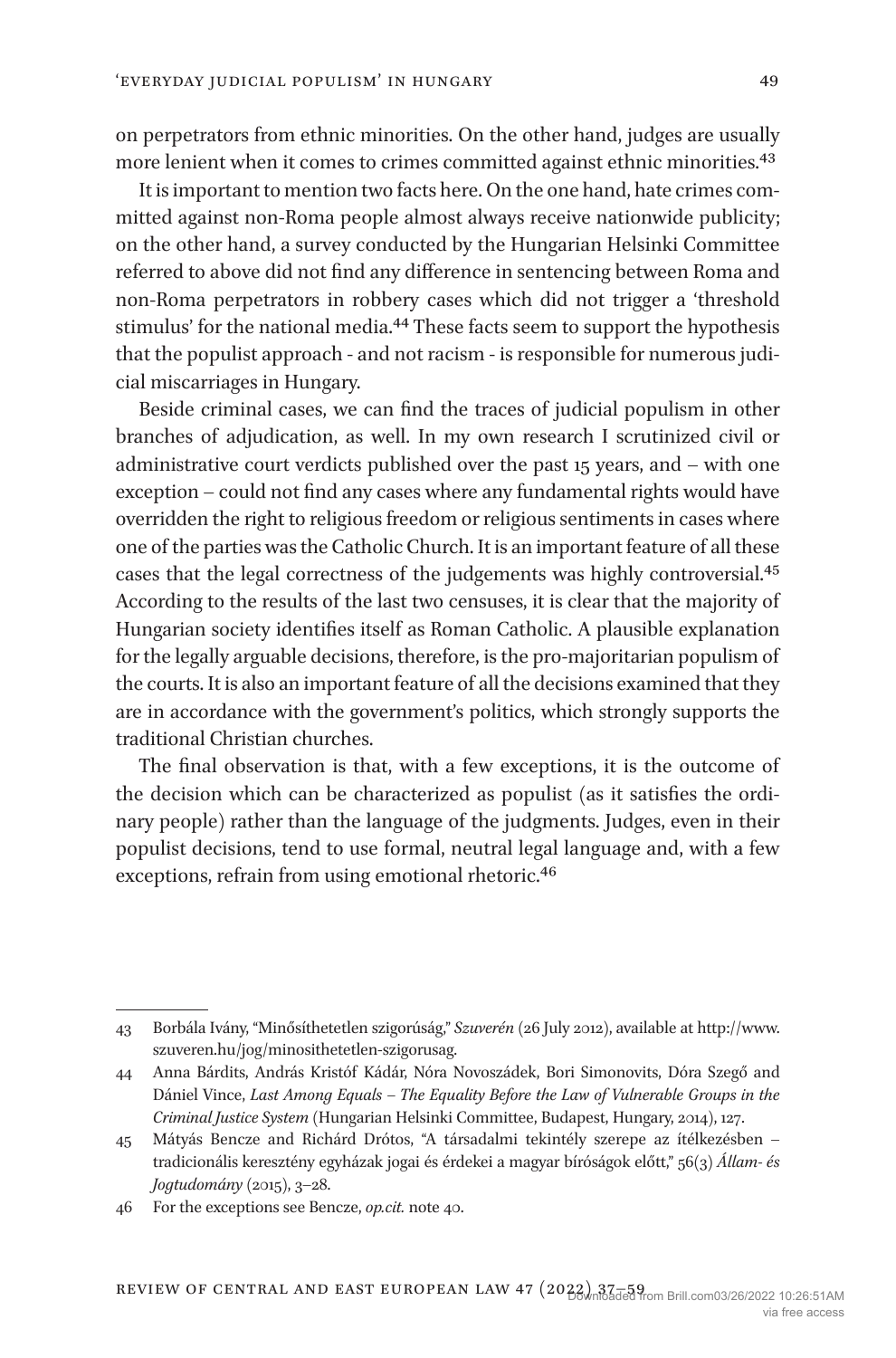#### **5 Causes of Everyday Judicial Populism**

When searching for the factors that incentivize judges to adjudicate in a populist manner, a distinction has first to be made between two kinds of judicial populism. On the one hand, it can take the form of 'attitudinal populism', where a judge truly believes that s/he has to take into consideration the interests and opinions of ordinary people. In this case the source of the motivation of judges can stem from their own world-view. This can be the case in the few populist decisions of some Western European courts I mentioned above, where governmental influence on courts is not detectable. In Hungary, although the presence of attitudinal populism cannot be excluded, the training of prospective judges and the institutional design of the justice system push judges towards the role of a technocratic law-applier, rather than to that of a 'heroic' judge who stands up for the interests of the people.<sup>[47](#page-13-0)</sup>

On the other hand, courts are often depicted in the literature as sophisticated strategic actors in the political sphere.<sup>48</sup> Thus, it is plausible that in some cee countries, and especially in Hungary, populism serves as a kind of judicial strategy, that is, judges follow a purpose by applying a populist adjudicative method, which can be clearly distinguished from the purpose of satisfying public needs and sentiments. My hypothesis is that Hungarian courts use a populist strategy in some cases as a means of fulfilling their institutional purposes. This purpose is to gain the support of the government in such a way that the perception of their independence is not destroyed.

According to my hypothesis, judicial populism can be conceived as a response to the direct and indirect governmental pressure on the courts. The direct pressure is manifested in the harsh and unfounded criticism towards Hungarian courts from high-ranking governmental politicians since Fidesz took power in 2010. The first case occurred in 2012, when the Minister of Public Administration and Justice wrote a letter to President of the *Kúria* in which he objected the "too lenient" sentencing practices of the court, also referring to a specific judgment[.49](#page-13-2) In the "red-mud" case a leader of Fidesz publicly denounced the judgment as outrageous (together with a decision concerning the former deputy mayor of Budapest, a member of the opposition mszp, which was considered too soft, as he was given a suspended prison sentence) and initiated a parliamentary debate on the administration of justice. He

<span id="page-13-0"></span><sup>47</sup> I discuss the self-understanding of the Hungarian judges in the next section.

<span id="page-13-1"></span><sup>48</sup> Lee J. Epstein and Jack Knight, *The Choices Justices Make* (cq Press, Washington DC, US, 1998).

<span id="page-13-2"></span><sup>49</sup> "Open letter to Mr. Tibor Navracsics, Minister of Public Administration and Justice", *The Hungarian Helsinki Committee* (18 May 2012), available at [https://www.helsinki.hu/en/](https://www.helsinki.hu/en/open-letter-to-mr-tibor-navracsics-the-minister-of-public-administration-and-justice/) [open-letter-to-mr-tibor-navracsics-the-minister-of-public-administration-and-justice/.](https://www.helsinki.hu/en/open-letter-to-mr-tibor-navracsics-the-minister-of-public-administration-and-justice/)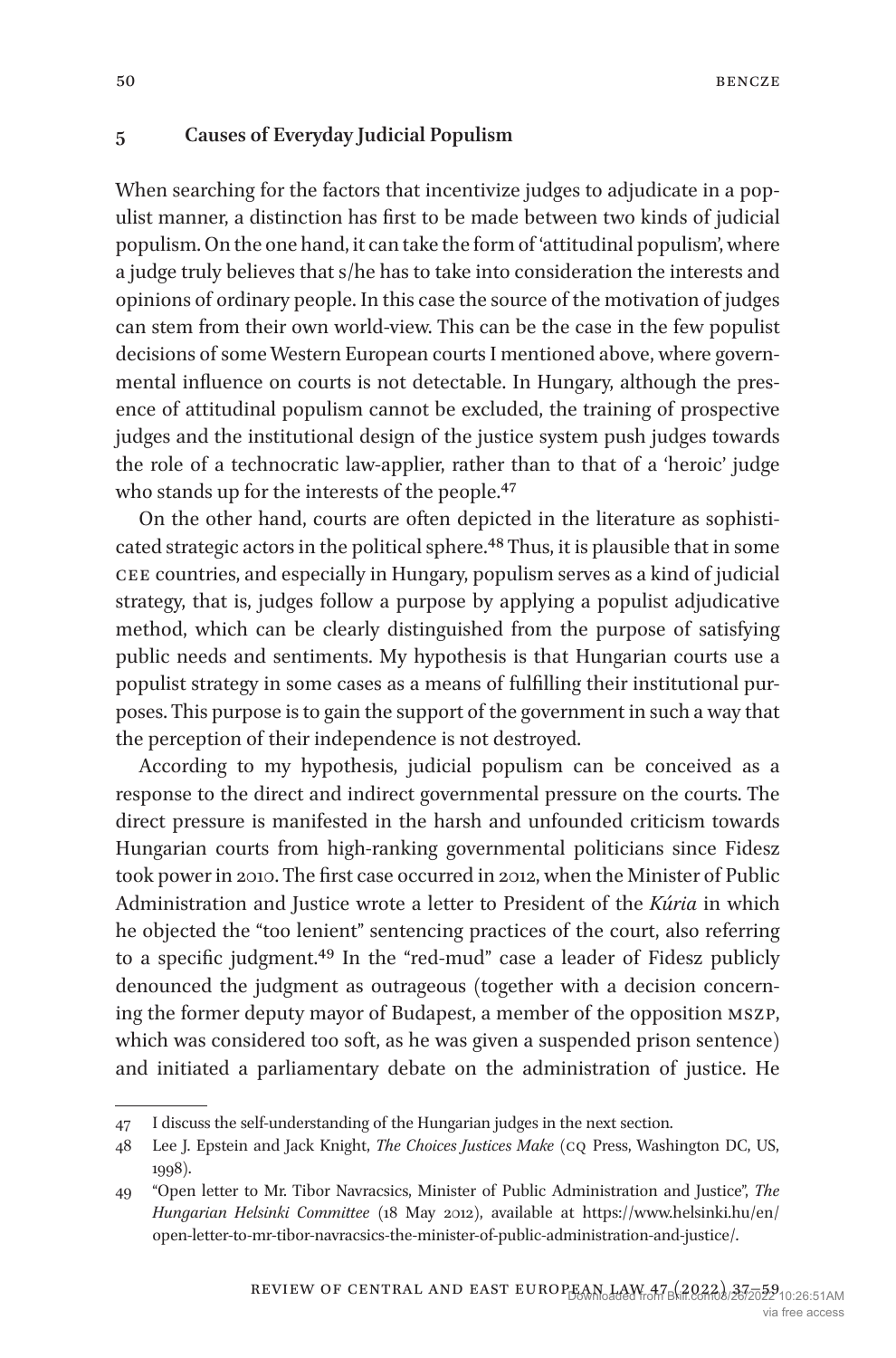stressed that the ruling party respected the "liberal" standard of judicial independence, but democratic values such as transparency and accountability must be enforced, as well[.50](#page-14-0) In another case, the *Kúria* upheld the decision of the National Election Committee certifying the results of voting by mail in the 2018 parliamentary elections[.51](#page-14-1) The decision triggered a huge political controversy as Fidesz lost one seat due to some invalidated ballots. The prime minister, Viktor Orbán, through his press chief, reacted to the decision of the *Kúria* in an unprecedented manner, stating that "the Curia has taken a mandate away from our electors. The Curia has clearly and grossly interfered in the elections. (…) it is evident that the Curia has not risen to the challenge of its task intellectually ".[52](#page-14-2)

In 2019 a man who had been sentenced to five years in prison murdered two of his children just after he was released on parole. According to the Head of Prime Minister's Office, the previous punishment was "unacceptably lenient" and he added that "had he not been sentenced so leniently he would still be behind bars and the children would be alive"[.53](#page-14-3) The Minister of Justice called for the President of the *Kúria* to launch an enquiry to examine whether the sentencing practice of Hungarian criminal courts is severe enough.<sup>54</sup> At the beginning of 2020, the prime minister of Hungary openly refused to pay any compensation ruled by Hungarian courts for prisoners who had suffered from humiliating prison conditions, because, he said, in these cases "the law was applied in an incorrect manner.["55](#page-14-5) According to the State Secretary of the Ministry of Justice, the justification for this decision, amongst others, is that the so-called 'prison business' "damages public trust in the justice system and hurts people's sense of justice.["56](#page-14-6) Also in 2020, the Prime Minister blamed a court decision for ordering compensation in a school segregation case for

<span id="page-14-0"></span><sup>50</sup> See *op.cit*. note 37.

<span id="page-14-1"></span><sup>51</sup> Decision of the Kúria no. Kvk.iii.37.503/2018/6. This paragraph is based on a manuscript written by the author and Ágnes Kovács, entitled "Judicial Independence and Models of Court Administration".

<span id="page-14-2"></span><sup>52</sup> "Curia Has Grossly Interfered in Elections," *Miniszterelnök.hu* (7 May 2018), available at [http://www.miniszterelnok.hu/curia-has-grossly-interfered-in-elections/.](http://www.miniszterelnok.hu/curia-has-grossly-interfered-in-elections/)

<span id="page-14-3"></span><sup>53</sup> "Government Mulling Law to Prevent Release of Murderers on Probation," *Hungary Today* (19 December 2019), available at [https://hungarytoday.hu/gyor-murder-law](https://hungarytoday.hu/gyor-murder-law-murderers-probation/)[murderers-probation/.](https://hungarytoday.hu/gyor-murder-law-murderers-probation/)

<span id="page-14-4"></span><sup>54</sup> "Justice Minister to Tighten Rules on Conditional Release of Murder Convicts," *Hungary Today* (7 January 2020), available at [https://hungarytoday.hu/gyor-murder-justice-minister-rules/.](https://hungarytoday.hu/gyor-murder-justice-minister-rules/)

<span id="page-14-5"></span><sup>55</sup> Péter Magyari, "Előre szólt az ellenzék, hogy botrány lesz a rabok kompenzációjából," *444.hu* (23 January 2020), available at [https://444.hu/2020/01/23/elore-szolt-az-ellenzek](https://444.hu/2020/01/23/elore-szolt-az-ellenzek-hogy-botrany-lesz-a-rabok-kompenzaciojabol)[hogy-botrany-lesz-a-rabok-kompenzaciojabol](https://444.hu/2020/01/23/elore-szolt-az-ellenzek-hogy-botrany-lesz-a-rabok-kompenzaciojabol).

<span id="page-14-6"></span><sup>56</sup> "Government to Suspend Payment of Compensations to Prisoners with Immediate Effect," *Hungary Today* (20 January 2020), available at [https://hungarytoday.hu/](https://hungarytoday.hu/prison-conditions-hungary-compansetion/) [prison-conditions-hungary-compansetion/.](https://hungarytoday.hu/prison-conditions-hungary-compansetion/)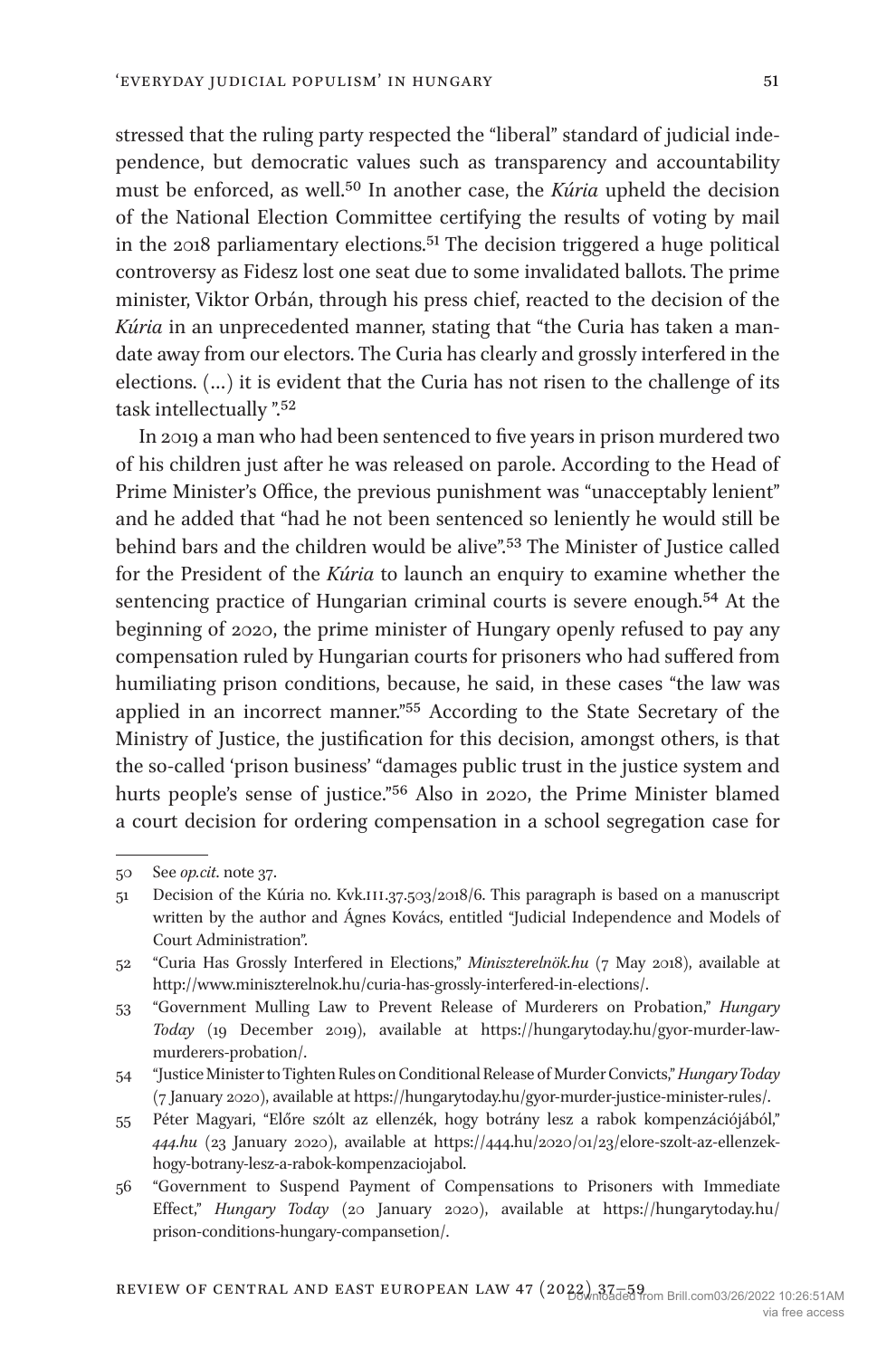Roma pupils, saying "[d]ue to a court decision following a lawsuit launched by Soros organizations, millions must be paid to those who have made it impossible for their children to learn properly.["57](#page-15-0)

These worrying episodes show how the government attempts to put direct pressure on judges in cases it considers politically beneficial. As for the organizational reactions to the above-mentioned political attacks on judges and judicial decisions, it was a common feature that the competent administrative leaders stood up for judicial independence, but not in a determined manner. They tended to adopt a defensive position and sometimes blamed the judges themselves for their practice, or for a certain decision.[58](#page-15-1) The other feature of the political criticism is that governmental officers always referred to the will of the 'ordinary people' as the basis of their criticism[.59](#page-15-2)

Turning to the indirect governmental pressure, the relevance of the populist politics cannot be overestimated. In the past decade Hungary has become the forerunner of neo-authoritarian populism ('fake populism') amongst cee countries[.60](#page-15-3)

As an organic element of political populism, penal populism also has become stronger and stronger over the last few years. There are many unambiguous examples of the application of this political strategy. Criminal legislation in the past ten years has followed a 'classic' populist agenda.<sup>61</sup> One of the first moves the new government took in 2010 was to enact the notorious 'three strikes' provision in the Penal Code.<sup>62</sup> A parliamentary majority then implemented an American style 'lawful defense' making legal the murder of a

<span id="page-15-0"></span><sup>57</sup> "Orbán on Gyöngyöspata Case: Government Sides with Decent, Working Hungarians," *Hungary Today* (30 January 2020), available at [https://hungarytoday.hu/](https://hungarytoday.hu/orban-on-gyongyospata-case-govt-sides-with-decent-working-hungarians/) [orban-on-gyongyospata-case-govt-sides-with-decent-working-hungarians/](https://hungarytoday.hu/orban-on-gyongyospata-case-govt-sides-with-decent-working-hungarians/).

<span id="page-15-1"></span><sup>58</sup> "Zéró tolerancia jöhet a bírósági ügyek halogatása ellen," *Népszava* (23 June 2015), available at [https://nepszava.hu/1061270\\_zero-tolerancia-johet-a-birosagi-ugyek-halogatasa-ellen.](https://nepszava.hu/1061270_zero-tolerancia-johet-a-birosagi-ugyek-halogatasa-ellen)

<span id="page-15-2"></span><sup>59</sup> Gergő Plankó and Péter Erdélyi, "Az autokrácia trükkje: az emberek igazságérzete nevében nekimenni a bíróságoknak," *444.hu* (2 March 2020), available at [https://tldr.444.hu/2020/03/02/](https://tldr.444.hu/2020/03/02/az-autokracia-trukkje-az-emberek-igazsagerzete-neveben-nekimenni-a-birosagoknak) [az-autokracia-trukkje-az-emberek-igazsagerzete-neveben-nekimenni-a-birosagoknak](https://tldr.444.hu/2020/03/02/az-autokracia-trukkje-az-emberek-igazsagerzete-neveben-nekimenni-a-birosagoknak).

<span id="page-15-3"></span><sup>60</sup> According to the latest report of Freedom House (2020) Hungary is no longer classified as democracy but as a "transitional or hybrid regime" while all the other EU member states are classified as democracies. Available at [https://freedomhouse.org/countries/nations-transit/](https://freedomhouse.org/countries/nations-transit/scores) [scores](https://freedomhouse.org/countries/nations-transit/scores). For a detailed explanation of term 'fake populism' see Thomas Frank, *The People, No: A Brief History of Anti-Populism* (Metropolitan Books, New York, US, 2020), Chapter iii.

<span id="page-15-4"></span><sup>61</sup> The Hungarian Society of Criminology dedicated its annual meeting to discussing the phenomenon of penal populism in Hungary. Available at [http://www.kriminologia.hu/](http://www.kriminologia.hu/esemenyek/tarsasag-eves-kozgyulese-es-tudomanyos-ules-bunteto-populizmus) [esemenyek/tarsasag-eves-kozgyulese-es-tudomanyos-ules-bunteto-populizmus](http://www.kriminologia.hu/esemenyek/tarsasag-eves-kozgyulese-es-tudomanyos-ules-bunteto-populizmus). See also Katalin Gönczöl, "A büntető populizmus," *Élet és Irodalom* (6 September 2013), available at <https://www.es.hu/cikk/2013-09-06/gonczol-katalin/a-8222bunteto-populizmus8221.html>.

<span id="page-15-5"></span><sup>62</sup> Art. 4, Act lvii of 2010.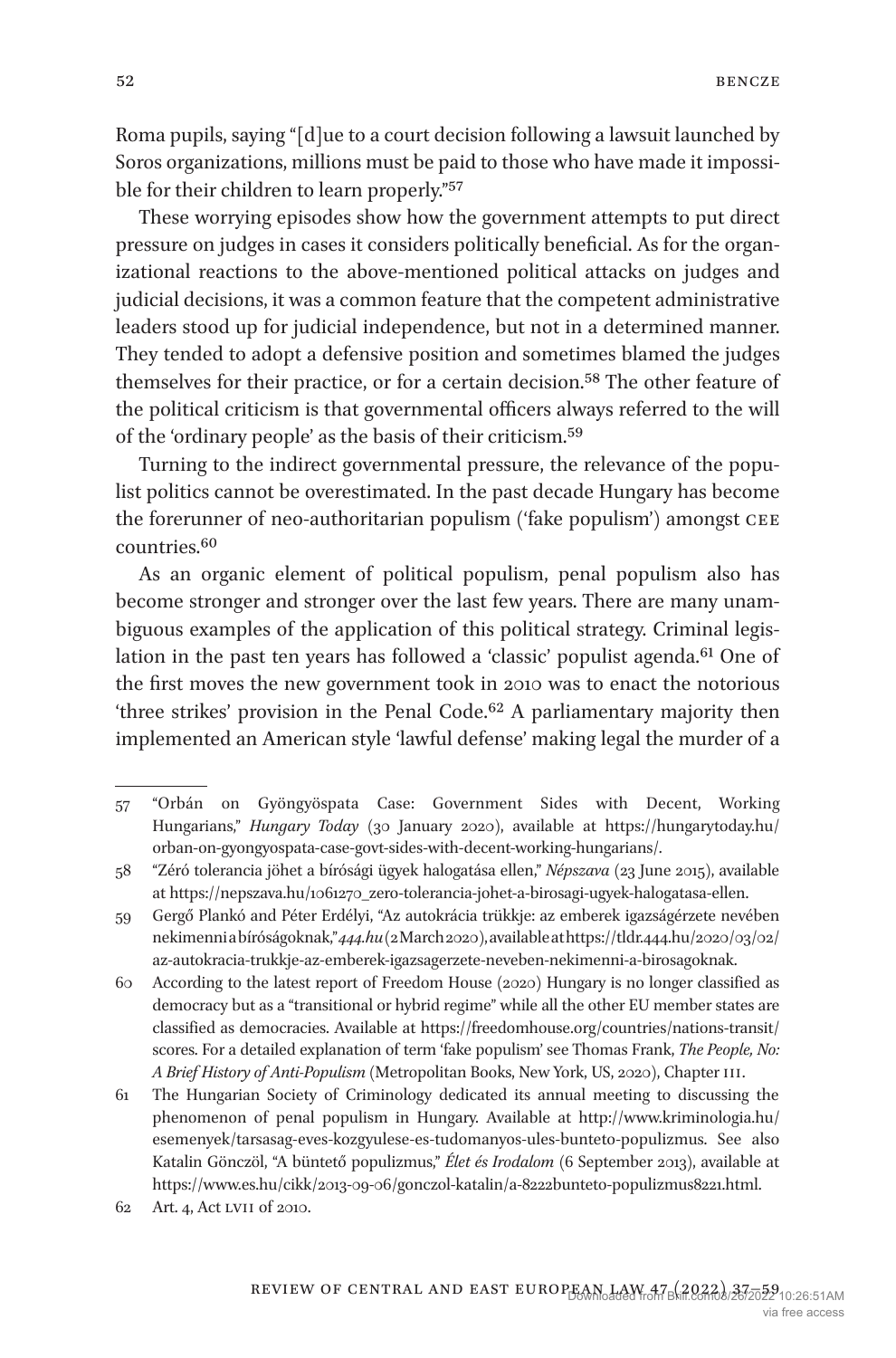trespasser under certain circumstances[.63](#page-16-0) Following this, the Hungarian government declared it would uphold real life imprisonment against the decision of the European Court of Human Rights, which holds that it is an inhuman and degrading punishment[.64](#page-16-1) Recently, Hungarian legislation has criminalized some forms of help for asylum seekers and homeless people[.65](#page-16-2) As the justification of the 'law and order' legislation, just as in the case of the public criticism of the courts, the government also referred to the popular will.<sup>66</sup>

As for the governmental respect for 'public opinion' and the 'will of the ordinary people' it is crucial that political scientists in Hungary have found that political populism (including penal populism) is not a response from the government to the public mood or the 'moral panic' generated by the mass media. The situation is, actually, quite the opposite. It is the government itself that manipulates the public mood by using its media and other means.[67](#page-16-4) A good illustration of this manipulation is the Rezesova judgement where – according to the oral justification of the judgement – one of the reasons for the harsh sentence was that the accident caused huge public outcry.<sup>68</sup> In fact, this huge public outcry was largely generated by the government through the media, and the decision supported the 'tough on crime' and anti-elitist rhetoric of the government.

Under these circumstances it is perfectly understandable if many judges find that deference to government generated populism is a viable option in order to preserve the institutional position of the court system. This opportunity also makes it possible for judges to 'save face' in the eyes of the legal-professional community and the educated public. Populist adjudication can be justified on the ground that judges come out from their 'ivory tower' and take

<span id="page-16-0"></span><sup>63</sup> Art. 22, Act C of 2012.

<span id="page-16-1"></span><sup>64</sup> ECtHR, *László Magyar v. Hungary*, ECtHR Judgment (20 May 2014) App. No. 73593. For governmental reaction, see "Trócsányi László: marad a tényleges életfogytiglan," *Kormány.hu* (3 June 2014), available at [http://nol.hu/belfold/trocsanyi-marad-a-tenyleges](http://nol.hu/belfold/trocsanyi-marad-a-tenyleges-eletfogytiglan-1466965)[eletfogytiglan-1466965](http://nol.hu/belfold/trocsanyi-marad-a-tenyleges-eletfogytiglan-1466965).

<span id="page-16-2"></span><sup>65</sup> "Hungary Passes Anti-Immigrant 'Stop Soros' Laws", *The Guardian* (20 June 2018), available at [https://www.theguardian.com/world/2018/jun/20/hungary-passes-anti-immigrant](https://www.theguardian.com/world/2018/jun/20/hungary-passes-anti-immigrant-stop-soros-laws)[stop-soros-laws.](https://www.theguardian.com/world/2018/jun/20/hungary-passes-anti-immigrant-stop-soros-laws) Rita Palfi and Alice Tidey, "Homeless People Face Prison in Hungary After Tough New Law Is Passed," *Euronews* (22 October 2018), available at [https://www.euronews.](https://www.euronews.com/2018/10/22/homeless-people-face-prison-in-hungary-after-tough-new-law-is-passed) [com/2018/10/22/homeless-people-face-prison-in-hungary-after-tough-new-law-is-passed.](https://www.euronews.com/2018/10/22/homeless-people-face-prison-in-hungary-after-tough-new-law-is-passed)

<span id="page-16-3"></span><sup>66</sup> Katalin Gönczöl, "A hagyományos pönológiától a posztmodern kriminálpopulizmusig," *Socio.hu* (1 April 2014), available at [https://socio.hu/uploads/files/2014\\_1/6takacs.pdf](https://socio.hu/uploads/files/2014_1/6takacs.pdf).

<span id="page-16-4"></span><sup>67</sup> Zsolt Boda, Gabriella Szabó, Attila Bartha, Gergő Medve-Bálint and Zsuzsa Vidra, "Politically Driven. Mapping Political and Media Discourses of Penal Populism – the Hungarian Case," 29(4) *East European Politics and Societies* (2015), 871–891.

<span id="page-16-5"></span><sup>68</sup> See *op.cit*. note 23.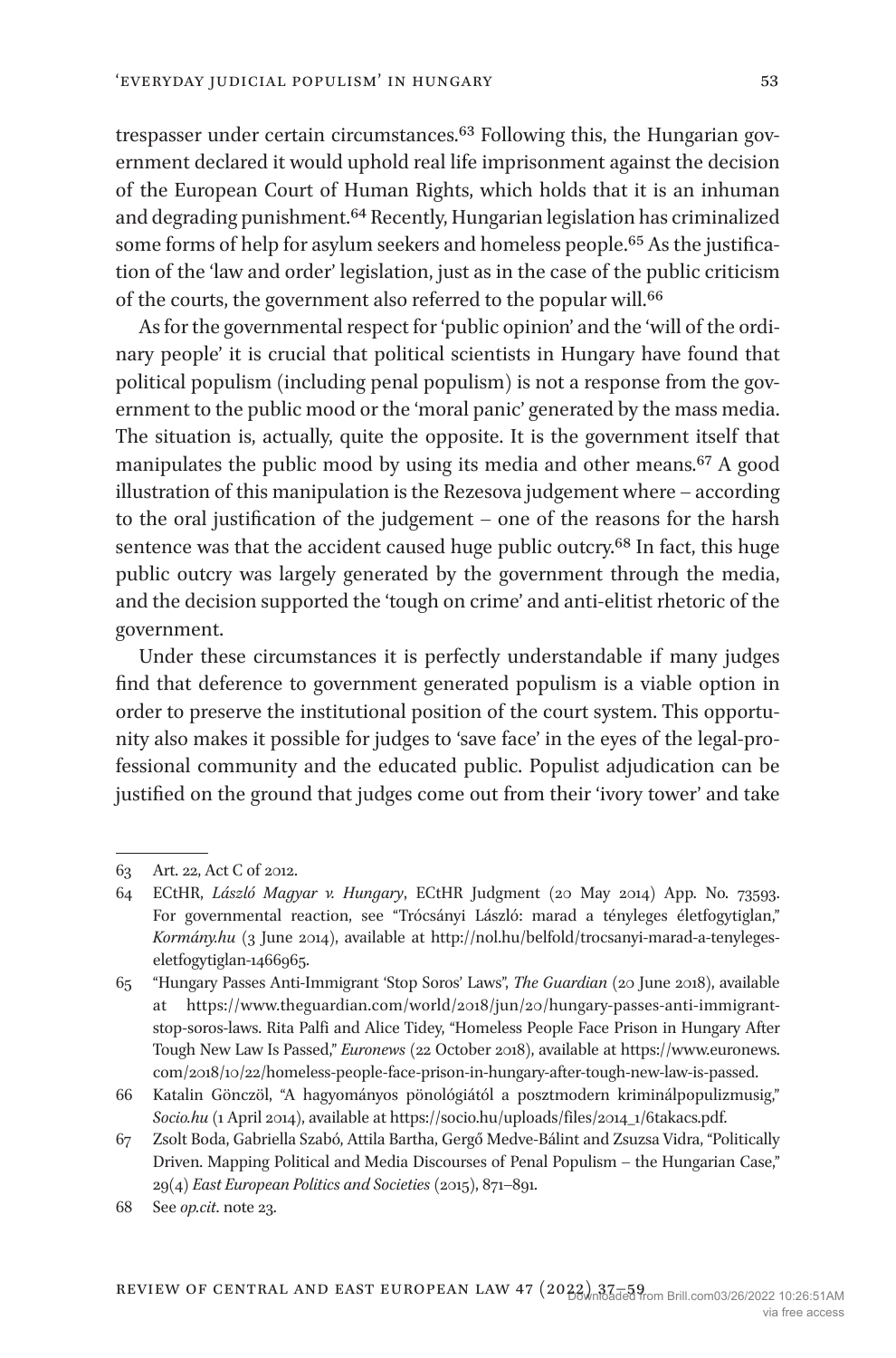social responsibility in their practice – even if their judgements are practically in accordance with the government's politics. A practical advantage of the populist adjudication is that it can build the image of the 'good judge' who serves the people rather than being a 'black-letter' jurist. The increasing level of public trust can function as a 'shield' that can also help courts to secure their institutional position through the external support of the public sphere.

This adjudicative method has received support from the highest judicial officials. The deputy-president of the Curia stressed in an interview, although nebulously, that judges have to take into consideration certain values and the expectations of the society[.69](#page-17-0) Similarly, Péter Darák, the president of the Curia wrote: "If the instrumental values of protection of the 'purity' and consistency of law are confronted with the fundamental values which lay at the ontological ground of the law, the latter must be prioritized.["70](#page-17-1)

## **6 Preconditions of the Emergence of Judicial Populism**

Judicial populism has not appeared out of the blue in Hungary. Some institutional and social factors have created an environment of adjudication which have greatly facilitated the emergence of judicial populism. These factors can be divided into two groups: both internal (the institutional design of the court and the judicial method) and external (the media, and political circumstances) factors are in play.

Regarding the internal preconditions, the institutional design of the court system must be highlighted. As Lisa Hilbink has pointed out, the strength of judicial resistance against an authoritarian regime can depend on certain organizational and structural conditions which, at first glance, seem to be far removed from having any influence on judicial behavior. Hilbink argues that the internal career system of judges (especially their assessment and promotion) can strengthen the dominant judicial ideology. If this ideology is in line

<span id="page-17-0"></span><sup>69</sup> *Fearing the unknown – how rising control is undermining judicial independence in Hungary* (Amnesty International Hungary, Budapest, Hungary, 2020), available at [https://www.](https://www.amnesty.org/download/Documents/EUR2720512020ENGLISH.PDF) [amnesty.org/download/Documents/EUR2720512020ENGLISH.PDF](https://www.amnesty.org/download/Documents/EUR2720512020ENGLISH.PDF).

<span id="page-17-1"></span><sup>70</sup> Péter Darák, "Társadalmi problémák – jogi megoldások," in Zoltán Csehi, András Koltay, Balázs Landi and Anett Pogácsás (eds.), *(L)ex cathedra et praxis Ünnepi kötet Lábady Tamás 70. születésnapja alkalmából* (Pázmány Péter Katolikus Egyetem, Jog- és Államtudományi Kar, Budapest, Hungary, 2014), 600. It must be noted that it was also Péter Darák who recently (at the end of his presidential term) emphasized in an interview that judges must not adjudicate for the public mood. András Sereg, "Nem a közhangulatnak kell ítélkezni – Darák Péter az Indexnek," *Index.hu* (2 November 2020), available at [https://index.hu/](https://index.hu/belfold/2020/11/02/darak_peter_nem_a_kozhangulatnak_kell_megfelelnie_a_bironak/) [belfold/2020/11/02/darak\\_peter\\_nem\\_a\\_kozhangulatnak\\_kell\\_megfelelnie\\_a\\_bironak/.](https://index.hu/belfold/2020/11/02/darak_peter_nem_a_kozhangulatnak_kell_megfelelnie_a_bironak/)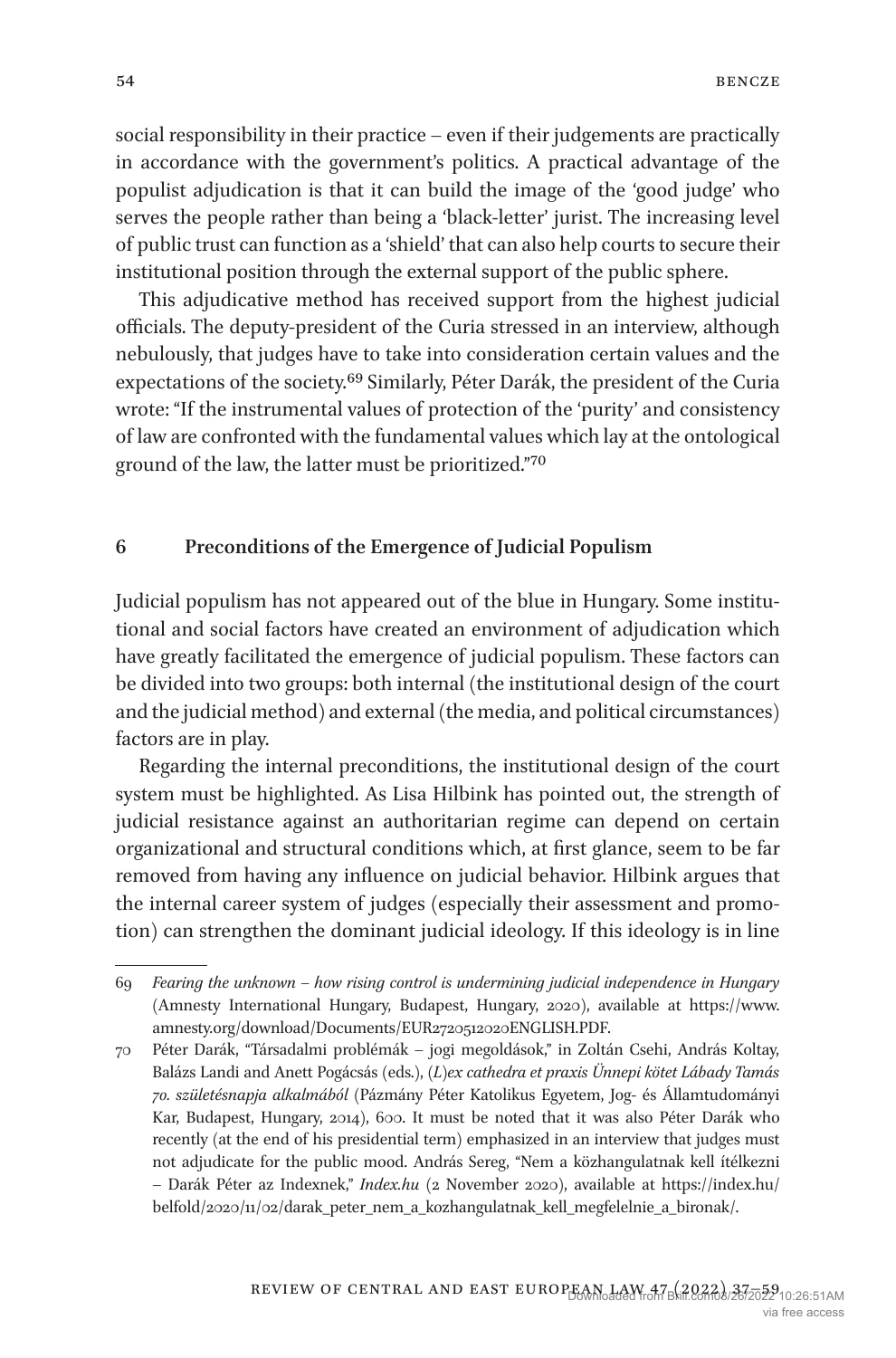with the ideology of the political regime, then courts will defer to the political will even if the judicial system enjoys wide institutional autonomy.<sup>[71](#page-18-0)</sup>

In Hungary the institutional independence of the court system is guaranteed by the constitution and other laws. However, the present system of judicial evaluation and promotion does not support the autonomous thinking of individual judges. As one might notice, the judge's professional activity is assessed by his/her immediate professional superior who knows her/him personally, and is the person on whom his/her professional career essentially depends. This situation raises the problem that apart from the detailed assessment criteria, the assessor's personal opinion of the examined judge may play a role in the assessment. Therefore, judges in lower courts are generally encouraged to align their judicial activity predominantly to the viewpoint of the reviewing second instance panel, as well as to its judicial style, regardless of any opposing professional convictions.[72](#page-18-1) This situation affects autonomous judicial thinking even if a reasonable uniformity in the practice of lower courts is also desirable.

This bureaucratic type of judicial career system can strengthen a conformist attitude amongst judges. Conservative judges who originally prefer social order to individual rights can be more sensitive to direct and indirect pressure coming from governmental politicians.[73](#page-18-2)

Judicial formalism as a feature of Hungarian judicial reasoning is closely related to the bureaucratic mentality and it has also paved the way for judicial populism. This statement may surprise those who have studied the extensive literature of judicial styles in cee countries.[74](#page-18-3) This is because judicial formalism is often characterized as the "most-locally-applicable-rule" approach in legal decision-making.[75](#page-18-4) This means that the practitioner tries to solve a given

<span id="page-18-0"></span><sup>71</sup> Lisa Hilbink, "*Agents of Anti-Politics: Courts in Pinochet's Chile,"* in Tom Ginsburg and Tamir Moustafa (eds.), *Rule by Law: The Politics of Courts in Authoritarian Regimes* (Cambridge University Press, Cambridge, UK, 2008), 102–131.

<span id="page-18-1"></span><sup>72</sup> Attila Badó and Mátyás Bencze, "Quality of Justice in Hungary in European Context," 6(2) *Forum: Acta Juridica et Politica* (2016), 5–23, at 16–17.

<span id="page-18-2"></span><sup>73</sup> I discuss the implications of a bureaucratic justice system in detail in another paper. Mátyás Bencze, "Judicial Populism and the 'Weberian Judge' – The Strength of Judicial Resistance Against Governmental Influence in Hungary," [forthcoming].

<span id="page-18-3"></span><sup>74</sup> Zdeněk Kühn, "Worlds Apart. Western and Central European Judicial Culture at the Onset of the European Enlargement," 52(3) *American Journal of Comparative Law* (2004), 531– 568; Denis Galligan and Marcin Matczak, *Strategies of Judicial Review, Exercising Judicial Discretion in Administrative Cases Involving Business Entities* (Ernst & Young, Warsaw, Poland, 2005), 28–35; Bernard Schwartz, *The Struggle for Constitutional Justice in Post-Communist Europe* (University of Chicago Press, Chicago, US, 2000), 236–237.

<span id="page-18-4"></span><sup>75</sup> Frederick Schauer, *Playing by the Rules: A Philosophical Examination of Rule-Based Decision-Making in Law and in Life* (Oxford University Press, Oxford, UK, 1991), 210.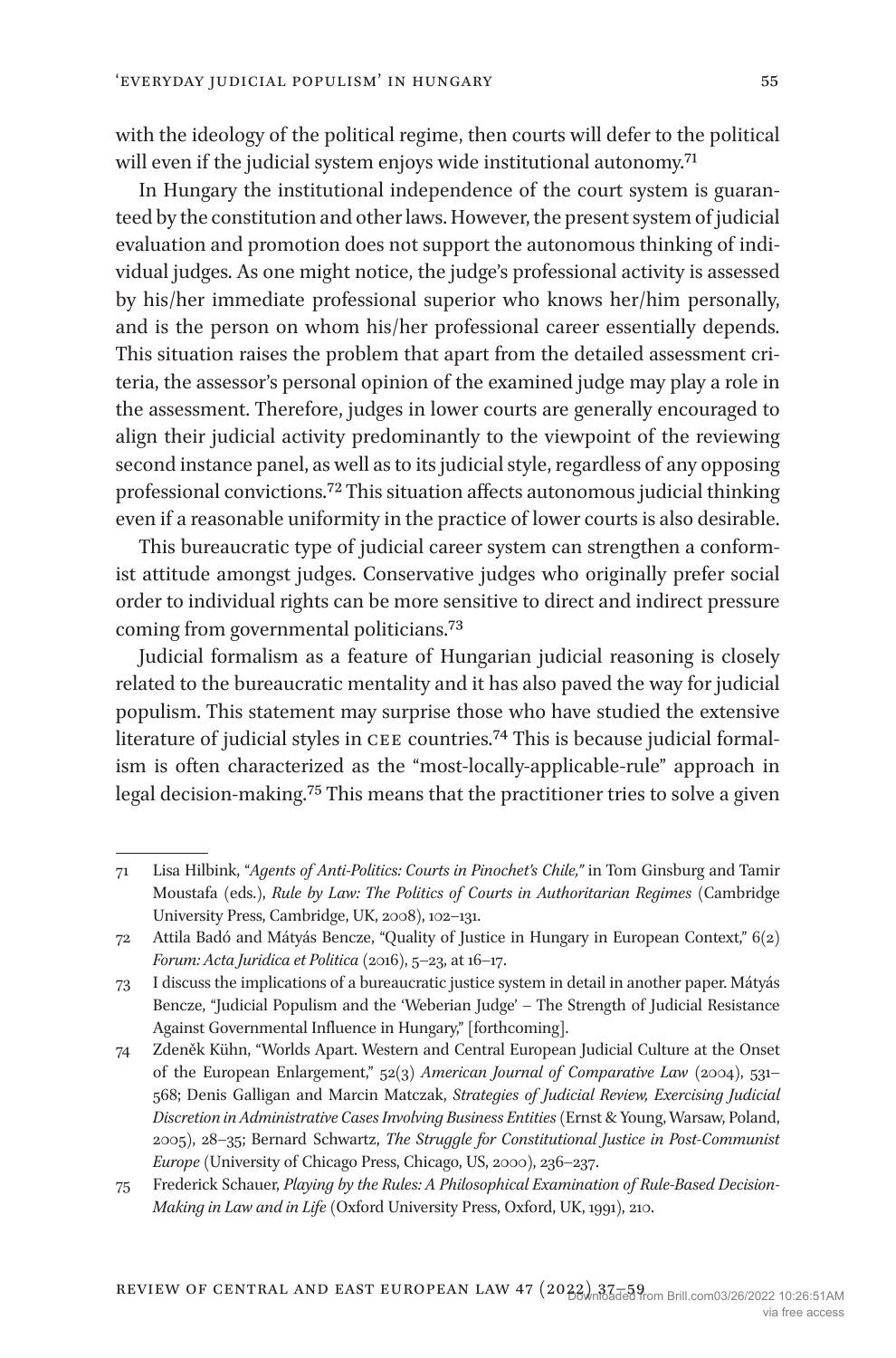legal problem by relying exclusively on the text of the law, accepted legal doctrines and the traditional interpretive methods, without taking into consideration the wider social and legal context of the case. This model represents a judicial attitude which remains loyal to traditional legal reasons, as they serve the idea of the rule of law the best.

Nonetheless, formalism is not only a judicial approach to decision-making, but an approach to the justification of judgements. This latter approach can be called 'justificatory formalism': the judge does not depart from traditional legal arguments in providing reasons for the judgment, even in difficult cases. The problem is that in this case the judge's decision cannot be deduced from the traditional legal arguments that s/he presents in the opinion.[76](#page-19-0) One can easily realize that justificatory formalism can be used in any case where the judge intends to diverge from the results that would otherwise be required from a trained judge. This type of formalism – which is quite widespread amongst Hungarian judges<sup>77</sup> – may function as a cover for the judge's hidden agenda; therefore it facilitates the spread of judicial formalism. Judgments driven by populism cannot be criticized on the basis of relying on illegitimate reasons, because the judgment, seemingly, is supported by appropriate legal arguments. Judicial populism therefore presupposes the strategic use of traditional legal arguments, because a judge cannot refer openly to public sentiment[.78](#page-19-2)

The third internal precondition of judicial populism in Hungary is the lack of any effective lay participation in the adjudication. The Hungarian lay justice system has been practically ineffective for long time and in the past three

<span id="page-19-0"></span><sup>76</sup> Marcin Matczak, Mátyás Bencze and Zdenek Kühn, "EU Law and Central European Judges: Administrative Judiciaries in the Czech Republic, Hungary and Poland Ten Years after the Accession," in Michal Bobek (ed.), *Central European Judges under the European Influence. The Transformative Power of The EU Revisited* (Hart Publishing, Oxford, UK, 2015), 67–69.

<span id="page-19-1"></span><sup>77</sup> Mátyás Bencze, *Elvek és gyakorlatok* (Gondolat, Budapest, Hungary, 2011), 169–174.

<span id="page-19-2"></span><sup>78</sup> Logically, the next step would be to explore the circumstances which could cause the emergence of justificatory formalism. Such an examination would lead far from the original subject of this paper. Nonetheless, two factors can be mentioned here. One is the lack of any institutionalized quality-control mechanism of judicial reasoning (although legal scholars sometimes criticize court judgments, one can hardly detect any real impact of scholarly criticism on Hungarian adjudication). See Ágnes Kovács, Mátyás Bencze and Zsolt Ződi, "Methods of Quality Assessment of Judicial Reasoning in Hungary," in Mátyás Bencze and Gar Yein Ng (eds.), *How to Measure the Quality of Judicial Reasoning* (Springer, 2018),187– 205. The other is the quality of statutory drafts in Hungary. Drafters have the tendency to formulate 'the Legislator's Will' in vague and uncertain terms (using the language of abstract declarations) which makes the adjudication unpredictable and somehow uncontrollable. This has led directly to the use of the oversimplified, 'one-size-fits-all'-type of argument which is spreading among judges and makes it easier to provide legally flawed populist decisions with token reasoning. Andras Sajó, "New Legalism in East Central Europe: Law as an Instrument of Social Transformation," 17(3) *Journal of Law and Society* (1990), 329–344, at 331.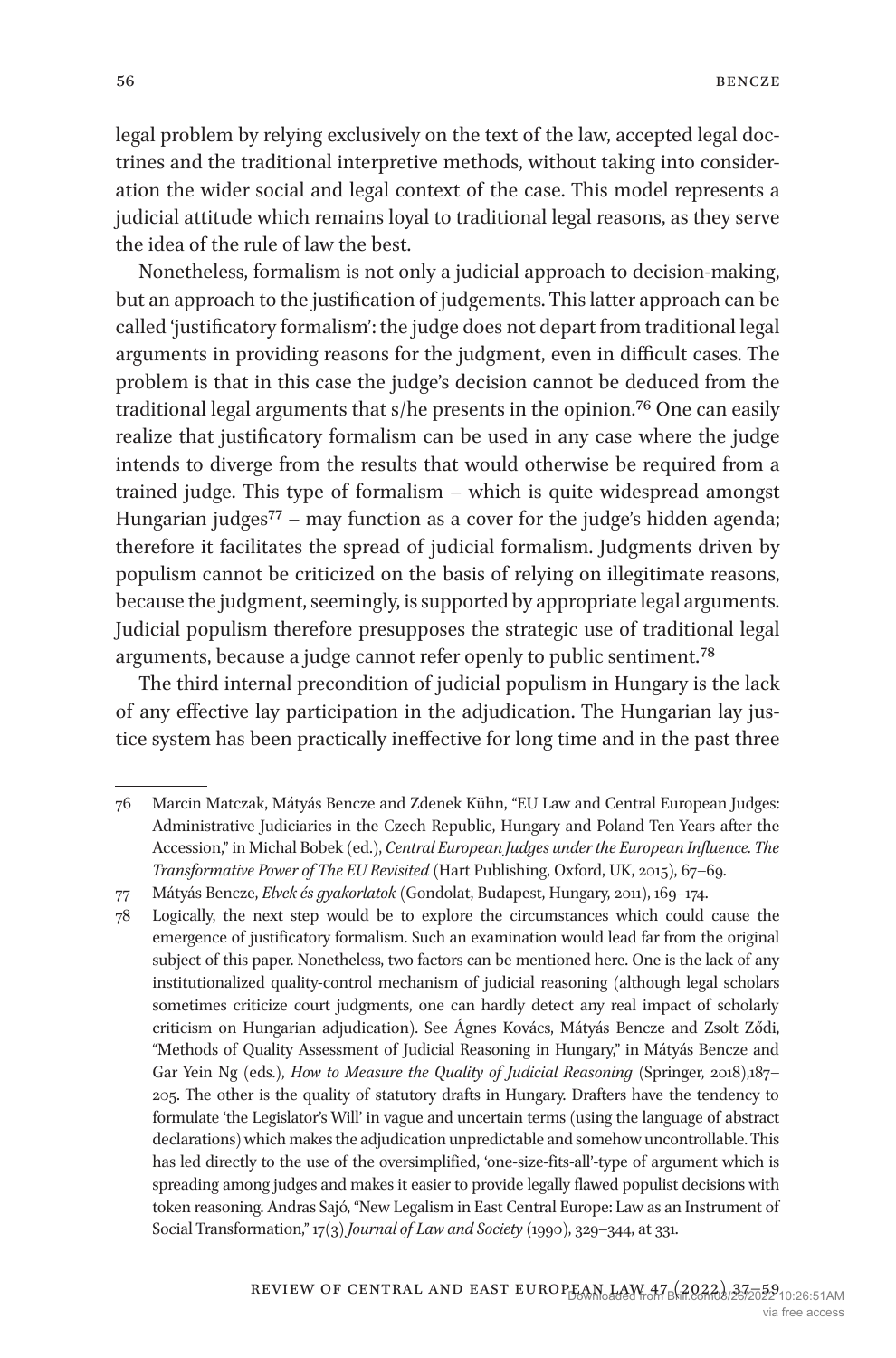decades the Hungarian legislation has gradually narrowed the group of court cases where the participation of lay assessors was compulsory.[79](#page-20-0) As lay participation represents the democratic character of the justice system, if it does not exist then professional judges may feel a temptation to directly serve the demands of the populace at the expense of their professional duties, including the unbiased application of the law and the defense of civil liberties.

Two external factors have also contributed to the emergence of judicial populism in Hungary, which are well-known in the other parts of the world as well. These are the 'decline of expert authority' and the 'mediatization' of adjudication. As regards the former factor, it can be observed that political populism systematically devaluates the professional approach to solving problems in favor of making a decision which is popular amongst ordinary people. The pattern of behavior of the political actors is to present their acts as being carried out in the service of ordinary people while ignoring the opinion of experts on policy formation and evaluation.[80](#page-20-1) This may result in a decline in the authority of legal expertise in the case of the judiciary. As for mediatization, since the early nineties the media has paid increasing attention to court trials, and court trials have been more and more frequently broadcast. Interesting legal cases are watched by tens of millions of viewers on a daily basis in the form of a TV show. The presence of journalists and  $TV$  cameras may have an impact on the behavior of judges.<sup>[81](#page-20-2)</sup> It has already been detected that in some countries court decisions are sometimes influenced by popular sentiment.<sup>82</sup>

## **7 Conclusion**

First, it must be emphasized, that judicial populism is not an exclusive trend in Hungary. There are court rulings in Hungary that go against the governmental

<span id="page-20-0"></span><sup>79</sup> Attila Badó and Mátyás Bencze, "Reforming the Hungarian Lay Justice System," in Péter Cserne, István H. Szilágyi, Miklós Könczöl, Máté Paksy, Péter Takács and Szilárd Tattay (eds.), *Theatrum Legale Mundi. Symbola Cs. Varga Oblata* (Societas Sancti Stephani Budapest, Hungary, 2007), 1–13.

<span id="page-20-1"></span><sup>80</sup> Franklin E. Zimring, "Populism, Democratic Government, and the Decline of Expert Authority: Some Reflections on Three Strikes in California," 28(1) *Pacific Law Journal* (1996), 243–256.

<span id="page-20-2"></span><sup>81</sup> Péter Hack's contribution to the conference "Az igazságügyi adatkezelésről és tájékoztatásról szóló törvény koncepciója" held in Szeged, Hungary, 17 January 2014, available at [http://www.](http://www.birosag.hu/sites/default/files/jegyzet_0207_oszesitett_javitott_ta_0.pdf) [birosag.hu/sites/default/files/jegyzet\\_0207\\_oszesitett\\_javitott\\_ta\\_0.pdf.](http://www.birosag.hu/sites/default/files/jegyzet_0207_oszesitett_javitott_ta_0.pdf)

<span id="page-20-3"></span><sup>82</sup> For example, in India: "Far too many in the Indian judicial system are reacting and responding to public sentiment and pressure with an eye on television cameras rather with their eyes blindfolded like Lady Justice. Judicial populism has become a disease, an affliction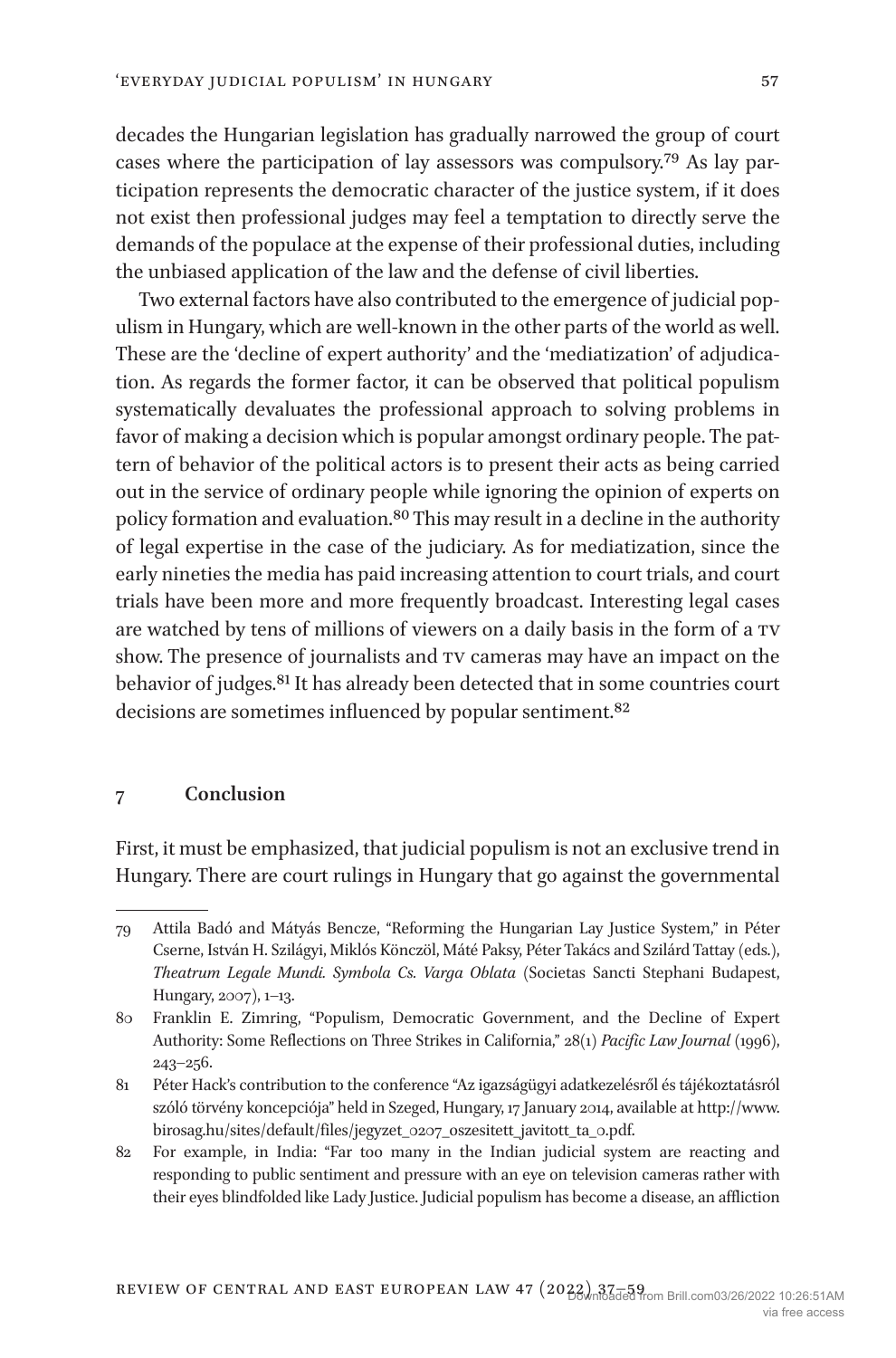will or the pressure from the public,<sup>83</sup> but there is a visible trend, especially in criminal adjudication, which can be characterized as judicial populism.

Populist judges, similarly to pragmatist ones, take extra-legal circumstances into consideration in their decision-making. However, it must be stressed that judicial populism is not the same as pragmatist adjudication. While the latter reflects social needs and the requirements of the *Zeitgeist*, the populist approach to adjudication does not care much about the deeper social context and consequences of the decisions, but reacts directly to changes in the public mood. Such deference to the 'vox populi' can increase the momentary popularity of courts, but it may have a detrimental effect on the justice system in the long run. A constitutional democracy requires counter-majoritarian institutions whose legitimacy is based not only on democratic election but also on epistemic authority.[84](#page-21-1) Professional judges represent a kind of knowledge and expertise which legitimize their activity. A judicial approach that downplays expert authority can make the law primitive and incapable of guaranteeing the rights and long-term interests of the citizens. Thus, justificatory formalism in Hungary, which oversimplifies legal-doctrinal questions, and the lack of proper quality control over judicial reasoning can also facilitate the spread of a populist judicial style.[85](#page-21-2)

Deference to the popular will also represents a danger to judicial independence. A strong political party or a government can manipulate the public mood in many ways, according to its own political interest.[86](#page-21-3) Judges who follow the public mood in their practice – either through conviction or for strategic reasons – can become the agents of governmental politics. Thus, a clever populist government can exercise undue influence on courts in an indirect way.

#### **Acknowledgements**

This research has received funding from the National Research, Development and Innovation Fund of Hungary (project no. K129245) as well as the European

that runs the risk of creating institutional paralysis." "Judicial populism", *Business Standard* (20 January 2013), available at [http://www.business-standard.com/article/opinion/judicial](http://www.business-standard.com/article/opinion/judicial-populism-110122900016_1.html)[populism-110122900016\\_1.html](http://www.business-standard.com/article/opinion/judicial-populism-110122900016_1.html).

<span id="page-21-0"></span><sup>83</sup> Badó and Bencze, *op.cit*. note 72.

<span id="page-21-1"></span><sup>84</sup> Alex Stein, "On the Epistemic Authority of Courts," 5(3) *Episteme* (2008), 402–410.

<span id="page-21-2"></span><sup>85</sup> Bencze, *op.cit.* note 77, 169–170.

<span id="page-21-3"></span><sup>86</sup> Boda et al., *op.cit.* note 67.